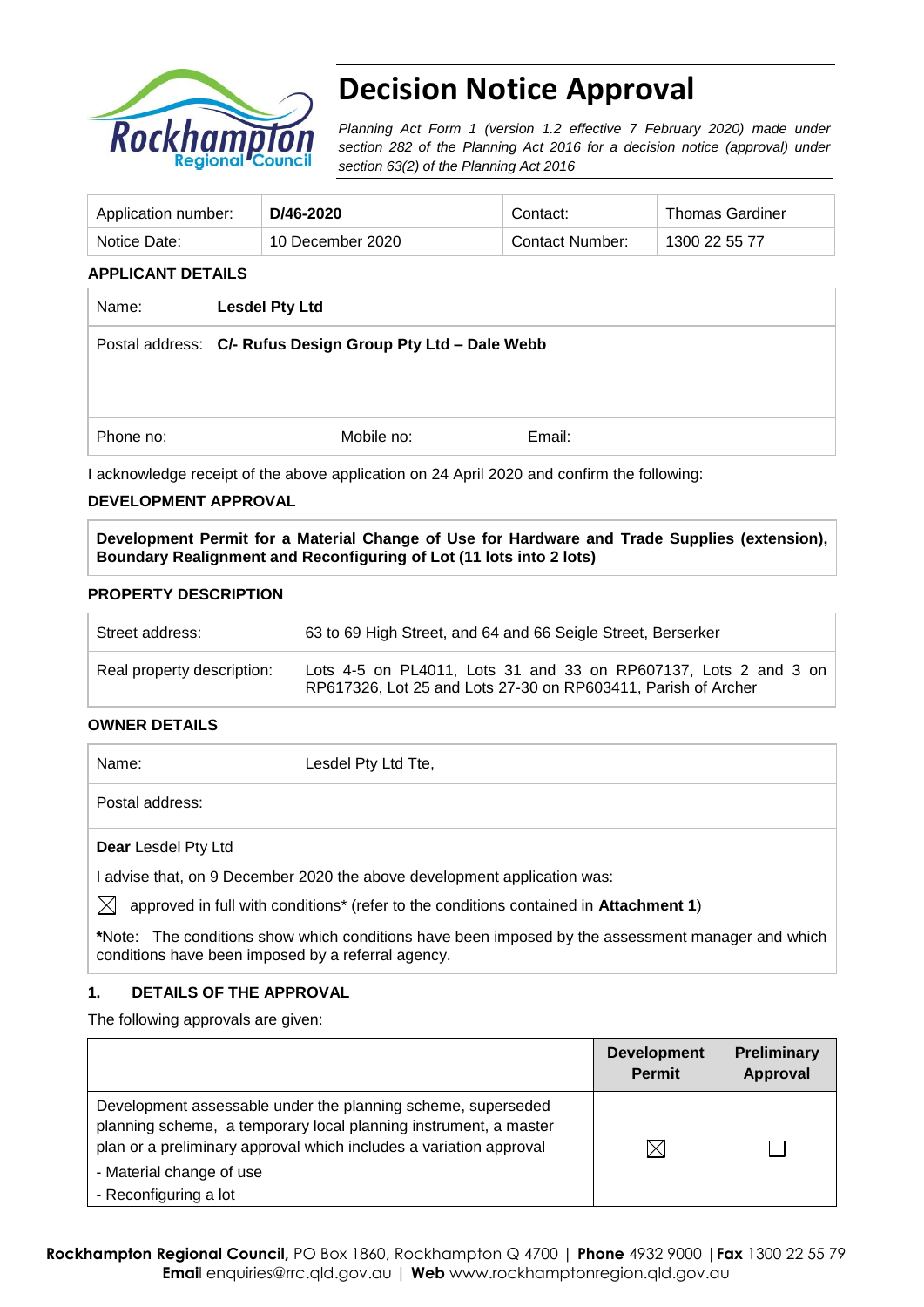#### **2. CONDITIONS**

This approval is subject to the conditions in Attachment 1.

#### **3. FURTHER DEVELOPMENT PERMITS REQUIRED**

Please be advised that the following development permits are required to be obtained before the development can be carried out:

| Type of development permit required | Subject of the required development permit                                                    |
|-------------------------------------|-----------------------------------------------------------------------------------------------|
| <b>Operational Works</b>            | Access and Parking Works<br>Stormwater Works<br>Roof and Allotment Drainage<br>Sewerage Works |
| Plumbing and Drainage Works         |                                                                                               |
| <b>Building Works</b>               |                                                                                               |

#### **4. SUBMISSIONS NIL**

#### **5. REFERRAL AGENCIES**

The following Referral Agencies were activated by this application.

#### **INFRASTRUCTURE-RELATED REFERRALS (Electricity Infrastructure)**

*Schedule 10, Part 9, Division 2, Table 2 – Material change of use of premises near a substation site or subject to an easement*

| Development application for a material<br>change of use that is assessable<br>development under a local categorising<br>instrument and does not relate to<br>reconfiguring a lot, if-<br>(a) all or part of the premises are within 100m<br>of a substation site; or<br>(b) both of the following apply-<br>(i) all or part of the premises are subject to an<br>easement for the benefit of a distribution<br>entity, or transmission entity, under the<br><b>Electricity Act;</b> | The chief<br>executive of<br>the distribution<br>entity or<br>transmission<br>entity:<br>Ergon Energy | Advice | Postal:<br>Ergon Energy (Town<br>Planning)<br>PO Box 1090<br><b>Townsville Qld</b><br>Email:<br>townplanning@ergon.co<br>m.au |
|-------------------------------------------------------------------------------------------------------------------------------------------------------------------------------------------------------------------------------------------------------------------------------------------------------------------------------------------------------------------------------------------------------------------------------------------------------------------------------------|-------------------------------------------------------------------------------------------------------|--------|-------------------------------------------------------------------------------------------------------------------------------|
| (ii) the easement is for a transmission grid or<br>supply network                                                                                                                                                                                                                                                                                                                                                                                                                   |                                                                                                       |        |                                                                                                                               |

#### **STATE TRANSPORT INFRASTRUCTURE (State Transport Corridors and Future State Transport Corridors)**

*Schedule 10, Part 9, Division 4, Subdivision 2, Table 4 – Material change of use of premises near a State transport corridor or that is a future State transport corridor*

| Development application for a material<br>change of use, other than an excluded<br>material change of use, that is assessable<br>development under a local categorising | The chief<br>Concurrence<br>executive of<br>the<br>department in |  | In person:<br>Level 2, 209 Bolsover<br>Street, Rockhampton<br>City |
|-------------------------------------------------------------------------------------------------------------------------------------------------------------------------|------------------------------------------------------------------|--|--------------------------------------------------------------------|
| instrument, if all or part of the premises-                                                                                                                             | which the                                                        |  | Online lodgement using                                             |
| (a) are within 25m of a State transport                                                                                                                                 | Planning                                                         |  | MyDAS2:                                                            |
| corridor; or                                                                                                                                                            | Act 2016 is                                                      |  | https://prod2.dev-                                                 |
| (b) are a future State transport corridor; or                                                                                                                           | administered:                                                    |  | assess.qld.gov.au/suite/                                           |
| $(c)$ are-<br>(i) adjacent to a road that intersects with a                                                                                                             | Department of                                                    |  | Email:<br>RockhamptonSARA@ds                                       |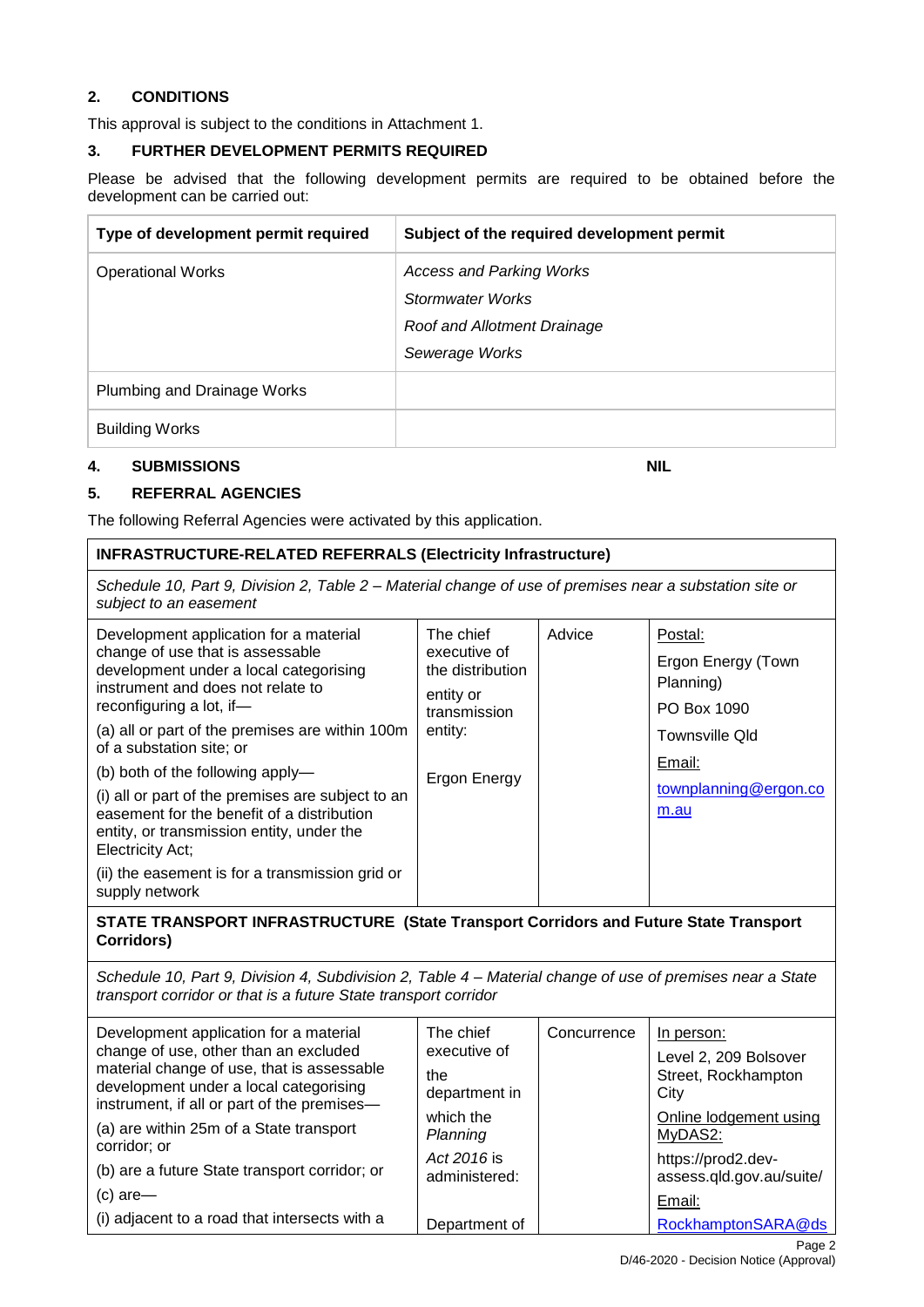| State-controlled road; and<br>(ii) within 100m of the intersection | <b>State</b><br>Development,<br>Tourism and<br>Innovation | dmip.gld.gov.au<br>Postal:<br>PO Box 113<br>Rockhampton Qld 4700 |
|--------------------------------------------------------------------|-----------------------------------------------------------|------------------------------------------------------------------|
|--------------------------------------------------------------------|-----------------------------------------------------------|------------------------------------------------------------------|

## **6. THE APPROVED PLANS**

**The approved development must be completed and maintained generally in accordance with the approved drawings and documents:**

| <b>Drawing/report title</b>                          | <b>Prepared by</b>                                      | <b>Date</b>     | Reference<br>number     | <b>Rev</b> |
|------------------------------------------------------|---------------------------------------------------------|-----------------|-------------------------|------------|
| <b>Reconfiguration Plan</b>                          | Capricorn Survey Group CQ                               | 27 August 2020  | 7648-10-ROL             | A          |
| Site Plan                                            | Rufus Design Group                                      | 21 April 2020   | 190605-01               | C          |
| Portal Frame Floor Plan                              | Rufus Design Group                                      | 29 January 2020 | 190605-03               | A          |
| Floor Plan                                           | Rufus Design Group                                      | 29 January 2020 | 190605-04               | A          |
| Floor Plan with Racking                              | Rufus Design Group                                      | 29 January 2020 | 190605-05               | A          |
| Elevations                                           | Rufus Design Group                                      | 29 January 2020 | 190605-06               | A          |
| Slab Plan                                            | Rufus Design Group                                      | 29 January 2020 | 190605-07               | A          |
| Roof Plan                                            | Rufus Design Group                                      | 29 January 2020 | 190605-08               | A          |
| Sections                                             | Rufus Design Group                                      | 29 January 2020 | 190605-09               | A          |
| <b>Reflected Ceiling Plan</b>                        | Rufus Design Group                                      | 29 January 2020 | 190605-10               | A          |
| Electrical & Lighting Plan                           | Rufus Design Group                                      | 29 January 2020 | 190605-11               | A          |
| <b>Proposed Sewer Diversion</b><br>Layout and Detail | Dileigh Civil/Structural Design<br>& Project Management | 22 October 2020 | D <sub>20.090</sub> -01 | C          |
| Stormwater Management<br>Report                      | Dileigh Civil/Structural Design<br>& Project Management | 20 April 2020   | D <sub>20.090</sub>     | 01         |

## **7. CURRENCY PERIOD FOR THE APPROVAL (s.85 of the** *Planning Act***)**

The standard currency periods stated in section 85 of *Planning Act 2016* apply to each aspect of development in this approval, if not stated in the conditions of approval attached.

## **8. STATEMENT OF REASONS**

| <b>Description of the</b><br>development | The proposed development is for a Material Change of Use for Hardware and<br>Trade Supplies (extension), Boundary Realignment and Reconfiguring a Lot<br>(11 lots into 2 lots) |                                                                                                                                                                                                                                                                                                                                                                                                                                                                                                                                                         |  |  |
|------------------------------------------|--------------------------------------------------------------------------------------------------------------------------------------------------------------------------------|---------------------------------------------------------------------------------------------------------------------------------------------------------------------------------------------------------------------------------------------------------------------------------------------------------------------------------------------------------------------------------------------------------------------------------------------------------------------------------------------------------------------------------------------------------|--|--|
| <b>Reasons for Decision</b>              | a)<br>b)                                                                                                                                                                       | The proposed use does not compromise the strategic framework in the<br>Rockhampton Region Planning Scheme 2015;<br>Assessment of the development against the relevant zone purpose,<br>planning scheme codes and planning scheme policies demonstrates that<br>the proposed development will not cause significant adverse impacts on<br>the surrounding natural environment, built environment and infrastructure,<br>community facilities, or local character and amenity;<br>the application should be approved<br>balance.<br>because<br>the<br>On. |  |  |
|                                          | C)                                                                                                                                                                             |                                                                                                                                                                                                                                                                                                                                                                                                                                                                                                                                                         |  |  |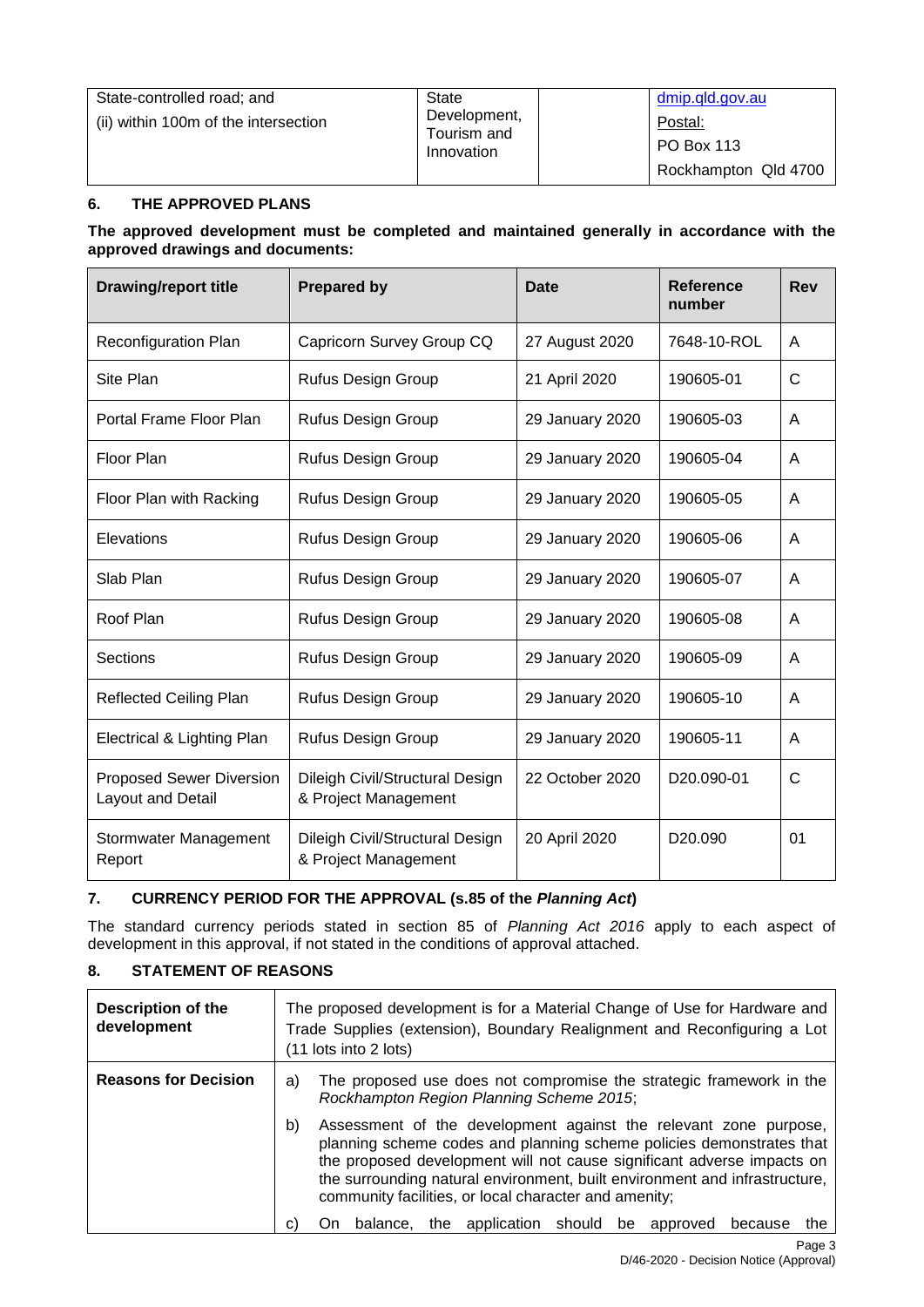|                                                    | of the assessment benchmarks.                                                                                                                          | circumstances favour Council exercising its discretion to approve the<br>application even though the development does not comply with an aspect                                                                                                                                                                                                                                                                                                                                                                                                                                                                                                                                                                                                                                                                                                                                                                           |  |  |
|----------------------------------------------------|--------------------------------------------------------------------------------------------------------------------------------------------------------|---------------------------------------------------------------------------------------------------------------------------------------------------------------------------------------------------------------------------------------------------------------------------------------------------------------------------------------------------------------------------------------------------------------------------------------------------------------------------------------------------------------------------------------------------------------------------------------------------------------------------------------------------------------------------------------------------------------------------------------------------------------------------------------------------------------------------------------------------------------------------------------------------------------------------|--|--|
| <b>Assessment</b><br><b>Benchmarks</b>             | The proposed development was assessed against the following assessment<br>benchmarks:                                                                  |                                                                                                                                                                                                                                                                                                                                                                                                                                                                                                                                                                                                                                                                                                                                                                                                                                                                                                                           |  |  |
|                                                    | Specialised Centre Zone Code;<br>$\bullet$                                                                                                             |                                                                                                                                                                                                                                                                                                                                                                                                                                                                                                                                                                                                                                                                                                                                                                                                                                                                                                                           |  |  |
|                                                    | Access, Parking And Transport Code;<br>$\bullet$                                                                                                       |                                                                                                                                                                                                                                                                                                                                                                                                                                                                                                                                                                                                                                                                                                                                                                                                                                                                                                                           |  |  |
|                                                    | Filling and Excavation Code;<br>$\bullet$                                                                                                              |                                                                                                                                                                                                                                                                                                                                                                                                                                                                                                                                                                                                                                                                                                                                                                                                                                                                                                                           |  |  |
|                                                    | Landscape Code;<br>٠                                                                                                                                   |                                                                                                                                                                                                                                                                                                                                                                                                                                                                                                                                                                                                                                                                                                                                                                                                                                                                                                                           |  |  |
|                                                    | Reconfiguring a Lot Code;<br>$\bullet$                                                                                                                 |                                                                                                                                                                                                                                                                                                                                                                                                                                                                                                                                                                                                                                                                                                                                                                                                                                                                                                                           |  |  |
|                                                    | Stormwater Management Code;<br>$\bullet$                                                                                                               |                                                                                                                                                                                                                                                                                                                                                                                                                                                                                                                                                                                                                                                                                                                                                                                                                                                                                                                           |  |  |
|                                                    | Waste Management Code; and<br>٠                                                                                                                        |                                                                                                                                                                                                                                                                                                                                                                                                                                                                                                                                                                                                                                                                                                                                                                                                                                                                                                                           |  |  |
|                                                    | Water and Sewer Code.<br>$\bullet$                                                                                                                     |                                                                                                                                                                                                                                                                                                                                                                                                                                                                                                                                                                                                                                                                                                                                                                                                                                                                                                                           |  |  |
| <b>Compliance with</b><br>assessment<br>benchmarks | The development was assessed against all of the assessment benchmarks<br>listed above and complies with all of these with the exceptions listed below. |                                                                                                                                                                                                                                                                                                                                                                                                                                                                                                                                                                                                                                                                                                                                                                                                                                                                                                                           |  |  |
|                                                    | <b>Assessment Benchmark</b>                                                                                                                            | Reasons for the approval despite non-<br>compliance with benchmark                                                                                                                                                                                                                                                                                                                                                                                                                                                                                                                                                                                                                                                                                                                                                                                                                                                        |  |  |
|                                                    | Specialised Centre Zone<br>Code<br>(PO1)                                                                                                               | The new buildings proposed as part of the<br>expansion are not built to the street, which does<br>not comply with AO1.1.<br>The existing building (located on Lots 4 and 5 on<br>PL4011), is built to the High Street road frontage.<br>This façade provides a pedestrian entry point to<br>customers from the primary street frontage (High<br>Street), as well as connections to the existing<br>pedestrian footpath. While the extension to this<br>existing building (subject of the development<br>application), is located immediately behind the<br>existing building and does not contribute to the<br>Street streetscape, the development is<br>High<br>considered to comply with the Performance<br>Outcome by virtue of the siting of the existing<br>building which is built to the High Street road<br>frontage.<br>Therefore, the proposed development is taken to<br>comply with this Performance Outcome. |  |  |
|                                                    | (PO28)                                                                                                                                                 | The proposed development incorporates car<br>parking areas fronting High Street and Seigle<br>Street which do not make provision for shade<br>trees. This will consequently cause the creation of<br>heat islands on the subject site.<br>The formation of the proposed car parking area<br>was necessary to comply with the requirements of<br>the Access, Parking and Transport Code -<br>relating to the provision of on-site car parking<br>spaces. While the car parking areas do not<br>incorporate shade trees, the potential heat islands<br>are not expected to increase energy consumption                                                                                                                                                                                                                                                                                                                      |  |  |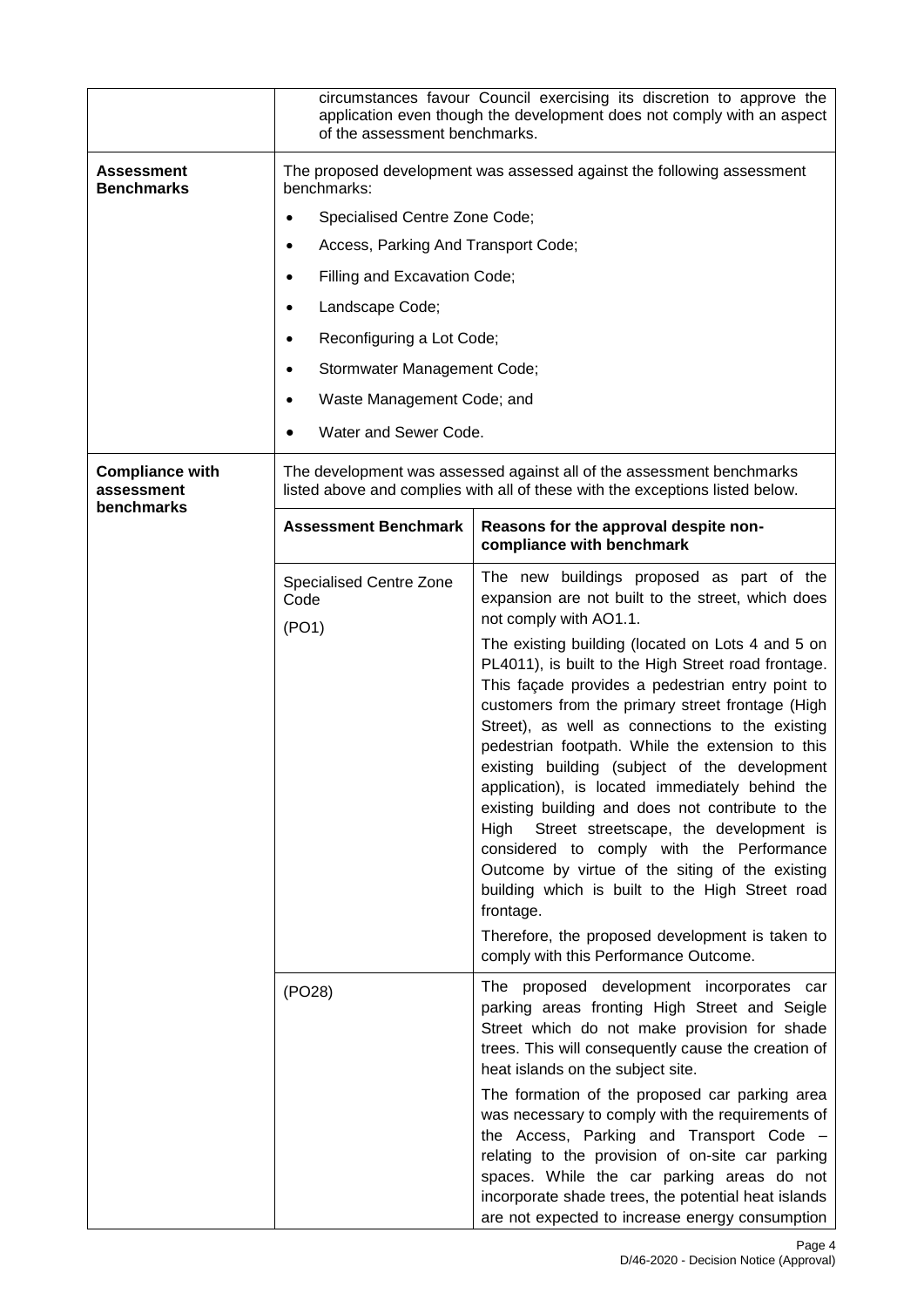|                                            |                                                                                                                                                                                                         | relating to cooling buildings. Further, given the<br>scale of the car parking area, it is not anticipated<br>that there will be a significant increase in<br>emissions of air pollutants or greenhouse gas<br>emissions as a result of the heat islands.<br>Therefore, while the proposed development does<br>not wholly comply with the Performance Outcome,<br>it is considered to be appropriately justified.                                                 |
|--------------------------------------------|---------------------------------------------------------------------------------------------------------------------------------------------------------------------------------------------------------|------------------------------------------------------------------------------------------------------------------------------------------------------------------------------------------------------------------------------------------------------------------------------------------------------------------------------------------------------------------------------------------------------------------------------------------------------------------|
|                                            | Landscape Code<br>(PO2)                                                                                                                                                                                 | The proposed development does not incorporate<br>shade trees in landscaped areas, car parking<br>areas or the road verge (on High Street or Seigle<br>Street).<br>Appropriate shading is present on High Street with                                                                                                                                                                                                                                             |
|                                            |                                                                                                                                                                                                         | existing awning providing<br>shade<br>the<br>for f<br>pedestrians accessing the site from this street.<br>Therefore, incorporating additional shade trees in<br>the road verge on High Street is not considered<br>necessary. While the proposed development<br>gains access from Seigle Street, it is not<br>considered necessary to provide for shade trees<br>on this road verge as there is no pedestrian<br>connectivity on the Seigle Street road reserve. |
|                                            |                                                                                                                                                                                                         | While the car parking areas do not incorporate<br>shade trees, the potential heat islands are not<br>expected to increase energy consumption relating<br>to cooling buildings. Further, given the scale of the<br>car parking area, it is not anticipated that there will<br>be a significant increase in emissions of air<br>pollutants or greenhouse gas emissions as a<br>result of the heat islands.                                                         |
|                                            |                                                                                                                                                                                                         | Therefore, while the proposed development does<br>not wholly comply with the Performance Outcome,<br>it is considered to be appropriately justified.                                                                                                                                                                                                                                                                                                             |
| <b>Matters prescribed by</b><br>regulation | $\bullet$<br>$\bullet$                                                                                                                                                                                  | The Rockhampton Region Planning Scheme 2015 (version 2.1); and<br>The common material, being the material submitted with the application.                                                                                                                                                                                                                                                                                                                        |
| <b>Description of the</b><br>development   | The proposed development is for a Material Change of Use for a Hardware<br>and Trade Supplies (extension), Reconfiguring a Lot (Boundary Realignment)<br>and Reconfiguring of Lot (11 lots into 2 lots) |                                                                                                                                                                                                                                                                                                                                                                                                                                                                  |

## **9. APPEAL RIGHTS**

The rights of an applicant to appeal to a tribunal or the Planning and Environment Court against a decision about a development application are set out in chapter 6, part 1 of the *Planning Act 2016*. There may also be a right to make an application for a declaration by a tribunal (see chapter 6, part 2 of the *Planning Act 2016).*

#### *Appeal by an applicant*

An applicant for a development application may appeal to the Planning and Environment Court against the following:

- the refusal of all or part of the development application
- a provision of the development approval
- the decision to give a preliminary approval when a development permit was applied for
- a deemed refusal of the development application.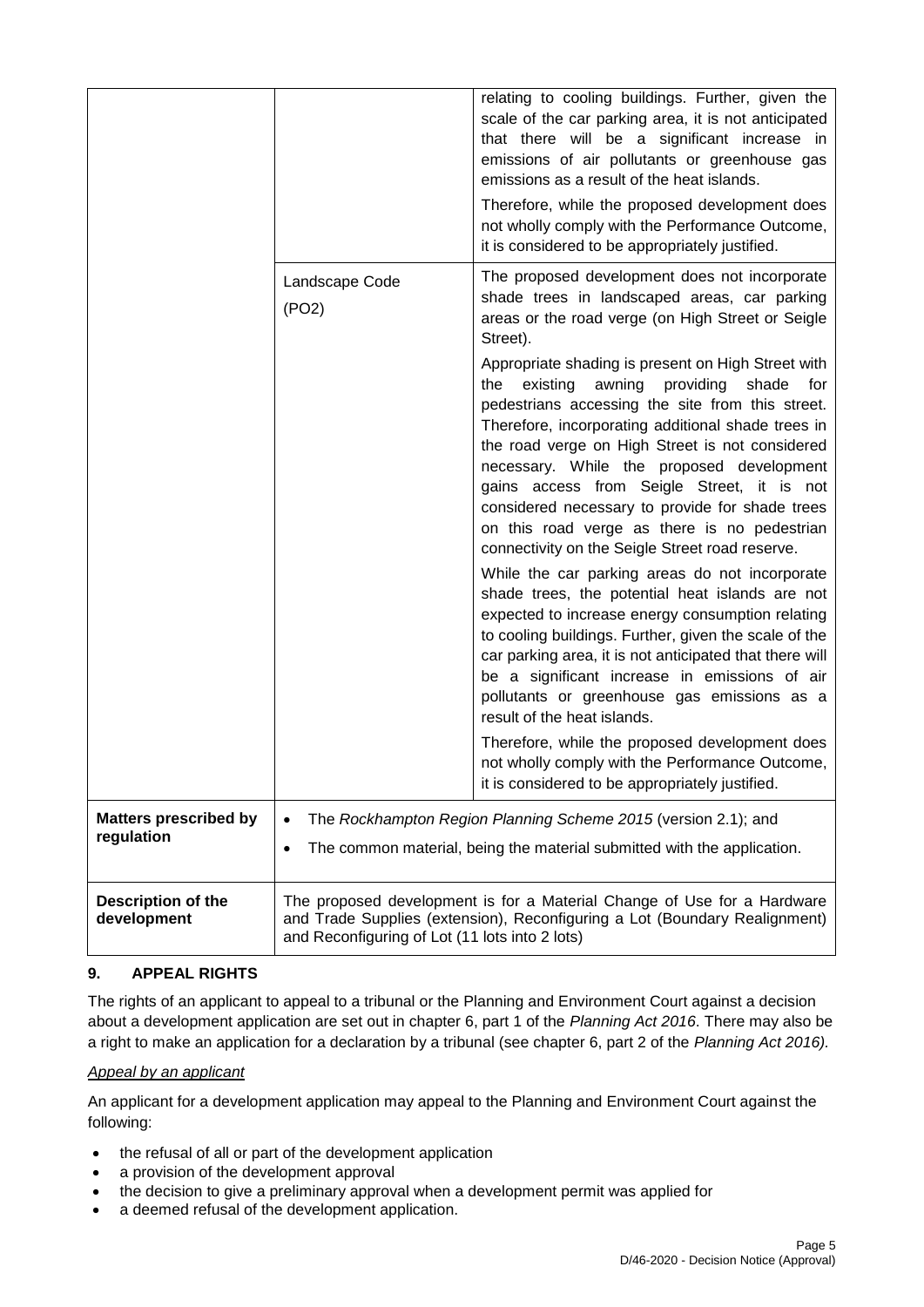An applicant may also have a right to appeal to the Development tribunal. For more information, see schedule 1 of the *Planning Act 2016*.

The timeframes for starting an appeal in the Planning and Environment Court are set out in section 229 of the *Planning Act 2016*.

**Attachment 2** is an extract from the *Planning Act 2016* that sets out the applicant's appeal rights and the appeal rights of a submitter.

#### **10. WHEN THE DEVELOPMENT APPROVAL TAKES EFFECT**

This development approval takes effect:

From the time the decision notice is given – if there is no submitter and the applicant does not appeal the decision to the court.

Or

When the submitter's appeal period ends  $-$  if there is a submitter and the applicant does not appeal the decision to the court.

Or

Subject to the decision of the court, when the appeal is finally decided  $-$  if an appeal is made to the court.

#### **11. ASSESSMENT MANAGER**

| <b>COORDINATOR</b><br>DEVELOPMENT ASSESSMENT | Tarnya Fitzgibbon<br>Name:<br>10 December 2020<br>Signature:<br>Date: |
|----------------------------------------------|-----------------------------------------------------------------------|
|----------------------------------------------|-----------------------------------------------------------------------|

C/C Queensland Treasury (State Assessment and Referral Agency Department) - [RockhamptonSARA@dsdmip.qld.gov.au](mailto:RockhamptonSARA@dsdmip.qld.gov.au)

#### **Attachment 1 – Conditions of the approval**

*Part 1* **–** *Conditions imposed by the assessment manager [Note: where a condition is imposed about infrastructure under Chapter 4 of the Planning Act 2016, the relevant provision of the Act under which this condition was imposed must be specified.]*

#### *Part 2 – Conditions required by the referral agency response*

**Attachment 2 – Extract on appeal rights**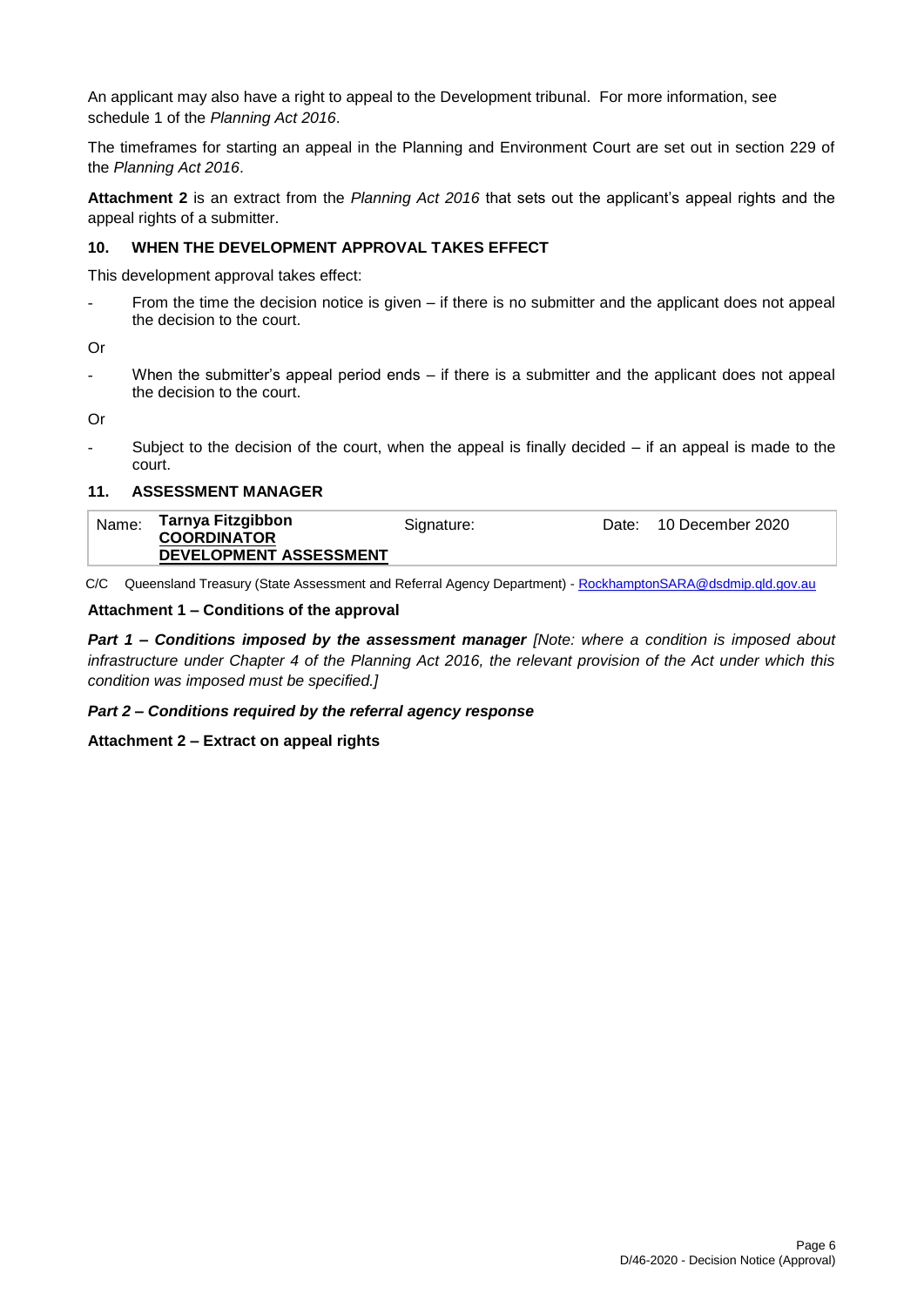

# **Attachment 1 – Part 1 Rockhampton Regional Council Conditions**

*Planning Act 2016*

## **PART A – RECONFIGURING A LOT**

## 1.0 ADMINISTRATION

- 1.1 The Developer and his employee, agent, contractor or invitee is responsible for ensuring compliance with the conditions of this development approval.
- 1.2 Where these Conditions refer to "Council" in relation to requiring Council to approve or to be satisfied as to any matter, or conferring on the Council a function, power or discretion, that role may be fulfilled in whole or in part by a delegate appointed for that purpose by the Council.
- 1.3 All conditions, works, or requirements of this development approval must be undertaken, completed, and be accompanied by a Compliance Certificate for any operational works required by this development approval:
	- 1.3.1 to Council's satisfaction;
	- 1.3.2 at no cost to Council; and
	- 1.3.3 prior to the issue of the Survey Plan Approval Certificate,

unless otherwise stated.

- 1.4 Infrastructure requirements of this development approval must be contributed to the relevant authorities, where applicable, at no cost to Council, prior to the issue of the Survey Plan Approval Certificate, unless otherwise stated.
- 1.5 All works must be designed, constructed and maintained in accordance with the relevant Council policies, guidelines and standards, unless otherwise stated.
- 1.6 All engineering drawings/specifications, design and construction works must be in accordance with the requirements of the relevant *Australian Standards* and must be approved, supervised and certified by a Registered Professional Engineer of Queensland.
- 2.0 APPROVED PLANS AND DOCUMENTS
- 2.1 The approved development must be completed and maintained generally in accordance with the approved plans and documents, except where amended by any condition of this development approval:

| <b>Drawing/report title</b> | <b>Prepared by</b>                  | <b>Date</b>    | <b>Reference</b><br>number | <b>Rev</b>              |
|-----------------------------|-------------------------------------|----------------|----------------------------|-------------------------|
| <b>Reconfiguration Plan</b> | <b>Capricorn Survey</b><br>Group CQ | 27 August 2020 | 7648-10-ROL                | $\overline{\mathsf{A}}$ |

- 2.2 Where there is any conflict between the conditions of this development approval and the details shown on the approved plans and documents, the conditions of this development approval must prevail.
- 2.3 Where conditions require the above plans or documents to be amended, the revised document(s) must be submitted for approval by Council prior to the submission of an application for a Development Permit for Operational Works.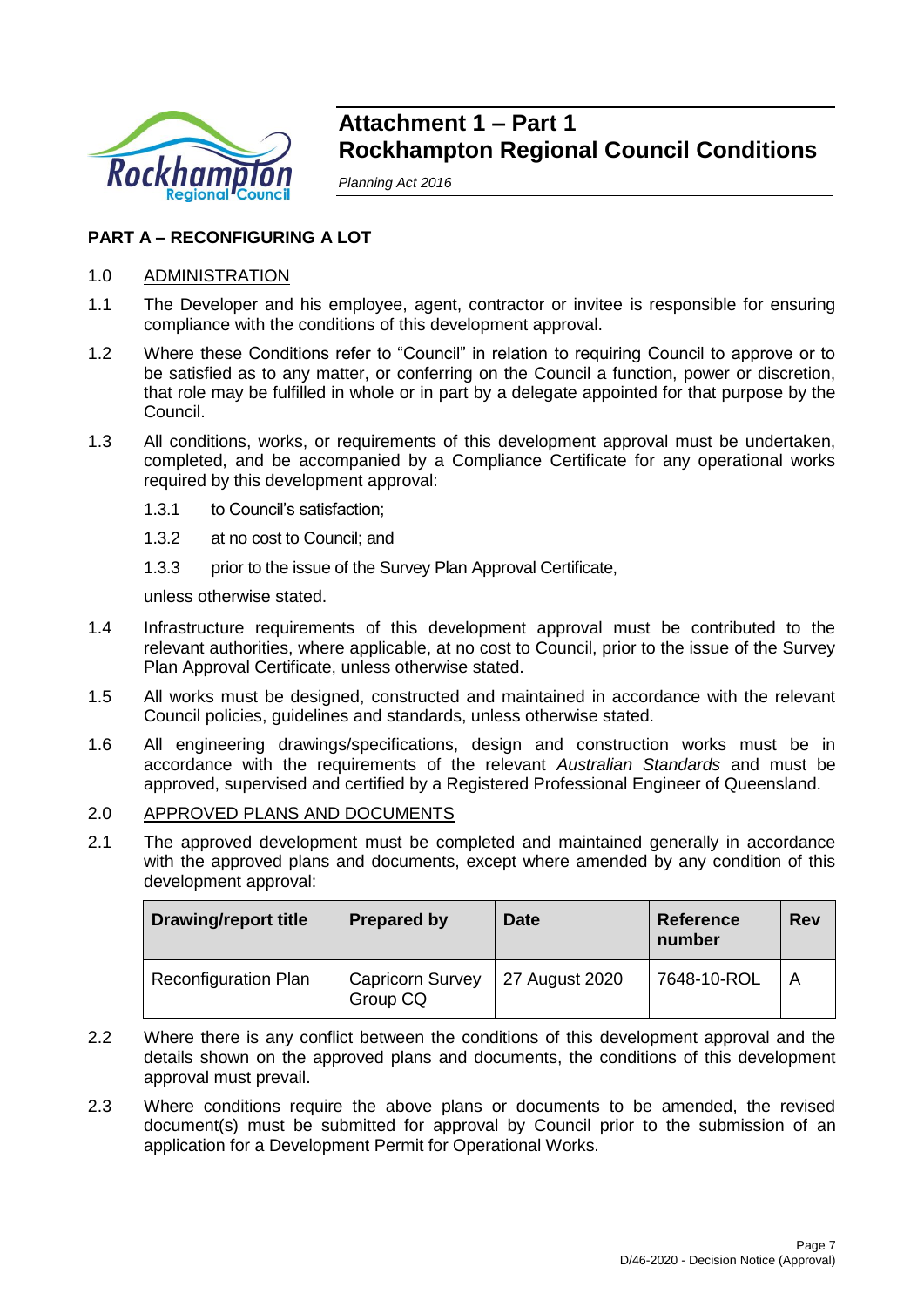## 3.0 ACCESS WORKS

3.1 Access easement must be registered over proposed Lot 2 in accordance with the approved plans (see condition 2.1) in favour of Lot 1 to allow uninterrupted two-way vehicular movements from the Seigle Street and High Street road frontages.

#### 4.0 PLUMBING AND DRAINAGE WORKS

- 4.1 All lots within the development must be connected to Council's reticulated water and sewerage network. Each lot must be provided with its own separate water and sewerage connection point, located wholly within its respective property boundary.
- 4.2 The existing sewerage and water connection point(s) must be retained, and upgraded if necessary, to service proposed Lots 1 and 2.
- 4.3 Any redundant water and sewerage connection point(s) must be disconnected.
- 4.4 The internal Plumbing and Sanitary Drainage of the existing buildings located within proposed Lots 1 and 2, must be contained within the lot it serves.
- 4.5 Alteration, disconnection or relocation of internal plumbing and sanitary drainage works associated with the existing building must be in accordance with regulated work under the *Plumbing and Drainage Act* and Council's Plumbing and Drainage Policies.

## 5.0 STORMWATER WORKS

5.1 A drainage easement with a minimum width of three (3) metres must be provided over the existing 300mm x 150mm RCBC stormwater main that traverses the site. The easement must be registered in favour of the Council and must be centrally located over the infrastructure.

## 6.0 ROOF AND ALLOTMENT DRAINAGE WORKS

- 6.1 All roof and allotment drainage works must be designed and constructed in accordance with the approved plans (refer to condition 2.1), *Queensland Urban Drainage Manual*, *Capricorn Municipal Development Guidelines* and sound engineering practice.
- 6.2 All roof and allotment runoff from the development must be directed to a lawful point of discharge and must not restrict, impair or change the natural flow of runoff water or cause a nuisance or worsening to surrounding land or infrastructure.
- 6.3 A service easement with a minimum width of three (3) metres must be provided over any private stormwater drainage infrastructure(s) located within proposed Lot 1 that services roof and allotment drainage from proposed Lot 2. The private easement must be registered in favour of proposed Lot 2 and must be centrally located over the private stormwater drainage infrastructure.

#### 7.0 ELECTRICITY

7.1 Electricity services must be provided to each lot in accordance with the standards and requirements of the relevant service provider.

## 8.0 TELECOMMUNICATIONS

8.1 Telecommunications services must be provided to each lot in accordance with the standards and requirements of the relevant service provider.

## 9.0 ASSET MANAGEMENT

- 9.1 Any alteration necessary to electricity, telephone, water mains, sewerage mains, and/or public utility installations resulting from the development or in connection with the development, must be undertaken and completed at no cost to Council.
- 9.2 Any damage to existing stormwater, water supply and sewerage infrastructure, kerb and channel, pathway or roadway (including removal of concrete slurry from public land and Council infrastructure), that occurs while any works are being carried out in association with this development approval must be repaired at full cost to the developer. This includes the reinstatement of any existing traffic signs or pavement markings that may have been removed or damaged.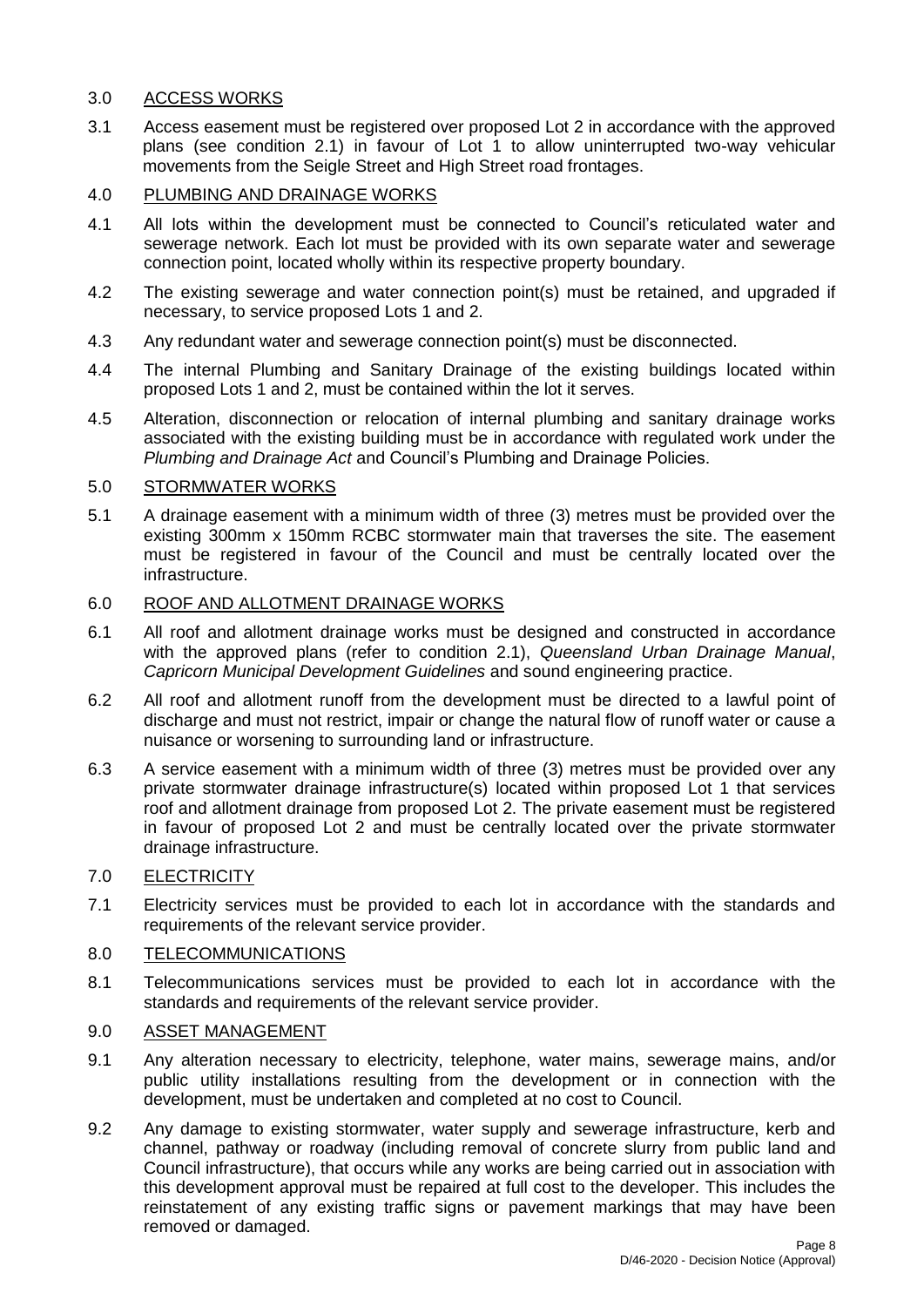## 10.0 OPERATING PROCEDURES

10.1 All construction materials, waste, waste skips, machinery and contractors' vehicles must be located and stored or parked within the development site. Storage of materials or parking of construction machinery or contractors' vehicles must not occur within High Street or Seigle Street.

## ADVISORY NOTES

## NOTE 1. Aboriginal Cultural Heritage

It is advised that under section 23 of the *Aboriginal Cultural Heritage Act 2003*, a person who carries out an activity must take all reasonable and practicable measures to ensure the activity does not harm Aboriginal cultural heritage (the "cultural heritage duty of care"). Maximum penalties for breaching the duty of care are listed in the Aboriginal cultural heritage legislation. The information on Aboriginal cultural heritage is available on the Department of Aboriginal and Torres Strait Islander and Multicultural Affairs website [www.datsima.qld.gov.au.](http://www.datsima.qld.gov.au/)

## NOTE 2. General Environmental Duty

General environmental duty under the *Environmental Protection Act 1994* prohibits unlawful environmental nuisance caused by noise, aerosols, particles, dust, ash, fumes, light, odour or smoke beyond the boundaries of the development site during all stages of the development including earthworks, construction and operation.

## NOTE 3. General Safety Of Public During Construction

The *Work Health and Safety Act 2011* and *Manual of Uniform Traffic Control Devices* must be complied with in carrying out any construction works, and to ensure safe traffic control and safe public access in respect of works being constructed on a road.

## **PART B – MATERIAL CHANGE OF USE**

## 10.0 ADMINISTRATION

- 10.1 The Developer and their employee, agent, contractor or invitee is responsible for ensuring compliance with the conditions of this development approval.
- 10.2 Where these Conditions refer to "Council" in relation to requiring Council to approve or to be satisfied as to any matter, or conferring on the Council a function, power or discretion, that role may be fulfilled in whole or in part by a delegate appointed for that purpose by the Council.
- 10.3 All conditions, works, or requirements of this development approval must be undertaken, completed, and be accompanied by a Compliance Certificate for any operational works required by this development approval:
	- 10.3.1 to Council's satisfaction;
	- 10.3.2 at no cost to Council; and
	- 10.3.3 prior to the commencement of the use,

unless otherwise stated.

- 10.4 Infrastructure requirements of this development approval must be contributed to the relevant authorities, where applicable, at no cost to Council, prior to the commencement of the use, unless otherwise stated.
- 10.5 The following further Development Permits must be obtained prior to the commencement of any works associated with their purposes:
	- 10.5.1 Operational Works:
		- (i) Access and Parking Works;
		- (ii) Stormwater Works;
		- (iii) Roof and Allotment Drainage;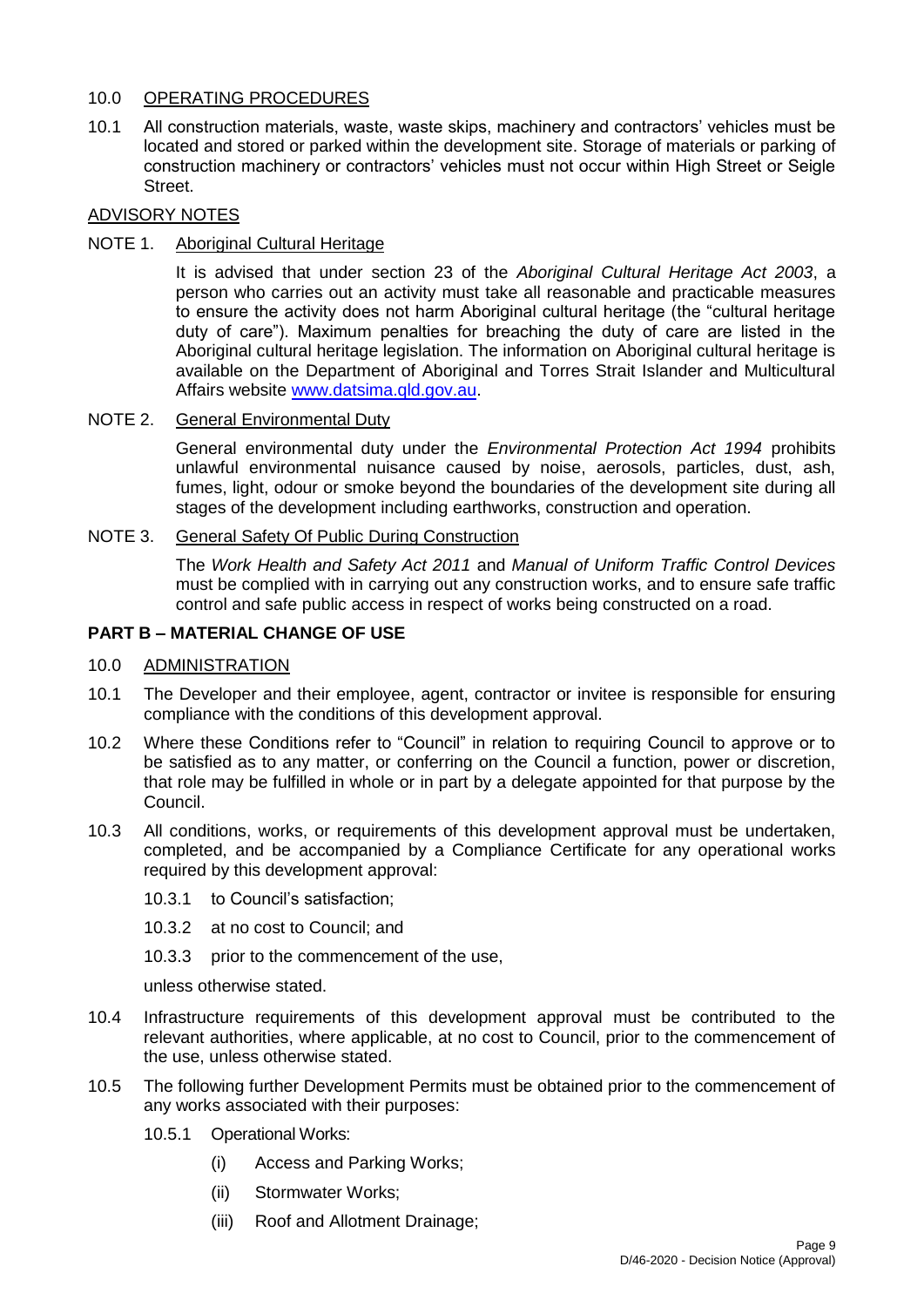- (iv) Sewerage Works;
- 10.5.2 Plumbing and Drainage Works; and
- 10.5.3 Building Works.
- 10.6 All Development Permits for Operational Works and Plumbing and Drainage Works must be obtained prior to the issue of a Development Permit for Building Works.
- 10.7 All works must be designed, constructed and maintained in accordance with the relevant Council policies, guidelines and standards, unless otherwise stated.
- 10.8 All engineering drawings/specifications, design and construction works must be in accordance with the requirements of the relevant *Australian Standards* and must be approved, supervised and certified by a Registered Professional Engineer of Queensland.
- 10.9 Lots 4 and 5 on PL4011, Lots 31 and 33 on RP607137, Lots 2 and 3 on RP617326 and Lots 25, and 27 to 30 on RP603411 must be amalgamated and registered as two (2) lots prior to the commencement of the use, in accordance with the approved plans (refer to condition 2.1).

## 11.0 APPROVED PLANS AND DOCUMENTS

11.1 The approved development must be completed and maintained generally in accordance with the approved plans and documents, except where amended by any condition of this development approval:

| <b>Drawing/report title</b>                             | <b>Prepared by</b>                                                | <b>Date</b>     | <b>Reference</b><br>number | <b>Rev</b> |
|---------------------------------------------------------|-------------------------------------------------------------------|-----------------|----------------------------|------------|
| Site Plan                                               | <b>Rufus Design Group</b>                                         | 21 April 2020   | 190605-01                  | C          |
| <b>Portal Frame Floor</b><br>Plan                       | <b>Rufus Design Group</b>                                         | 29 January 2020 | 190605-03                  | A          |
| Floor Plan                                              | <b>Rufus Design Group</b>                                         | 29 January 2020 | 190605-04                  | A          |
| Floor Plan with<br>Racking                              | <b>Rufus Design Group</b>                                         | 29 January 2020 | 190605-05                  | A          |
| Elevations                                              | <b>Rufus Design Group</b>                                         | 29 January 2020 | 190605-06                  | A          |
| Slab Plan                                               | <b>Rufus Design Group</b>                                         | 29 January 2020 | 190605-07                  | A          |
| Roof Plan                                               | <b>Rufus Design Group</b>                                         | 29 January 2020 | 190605-08                  | A          |
| <b>Sections</b>                                         | <b>Rufus Design Group</b>                                         | 29 January 2020 | 190605-09                  | A          |
| <b>Reflected Ceiling Plan</b>                           | <b>Rufus Design Group</b>                                         | 29 January 2020 | 190605-10                  | A          |
| Electrical & Lighting<br>Plan                           | <b>Rufus Design Group</b>                                         | 29 January 2020 | 190605-11                  | A          |
| <b>Proposed Sewer</b><br>Diversion Layout and<br>Detail | <b>Dileigh Civil/Structural</b><br>Design & Project<br>Management | 22 October 2020 | D20.090-01                 | C          |
| Stormwater<br><b>Management Report</b>                  | <b>Dileigh Civil/Structural</b><br>Design & Project<br>Management | 20 April 2020   | D <sub>20.090</sub>        | 01         |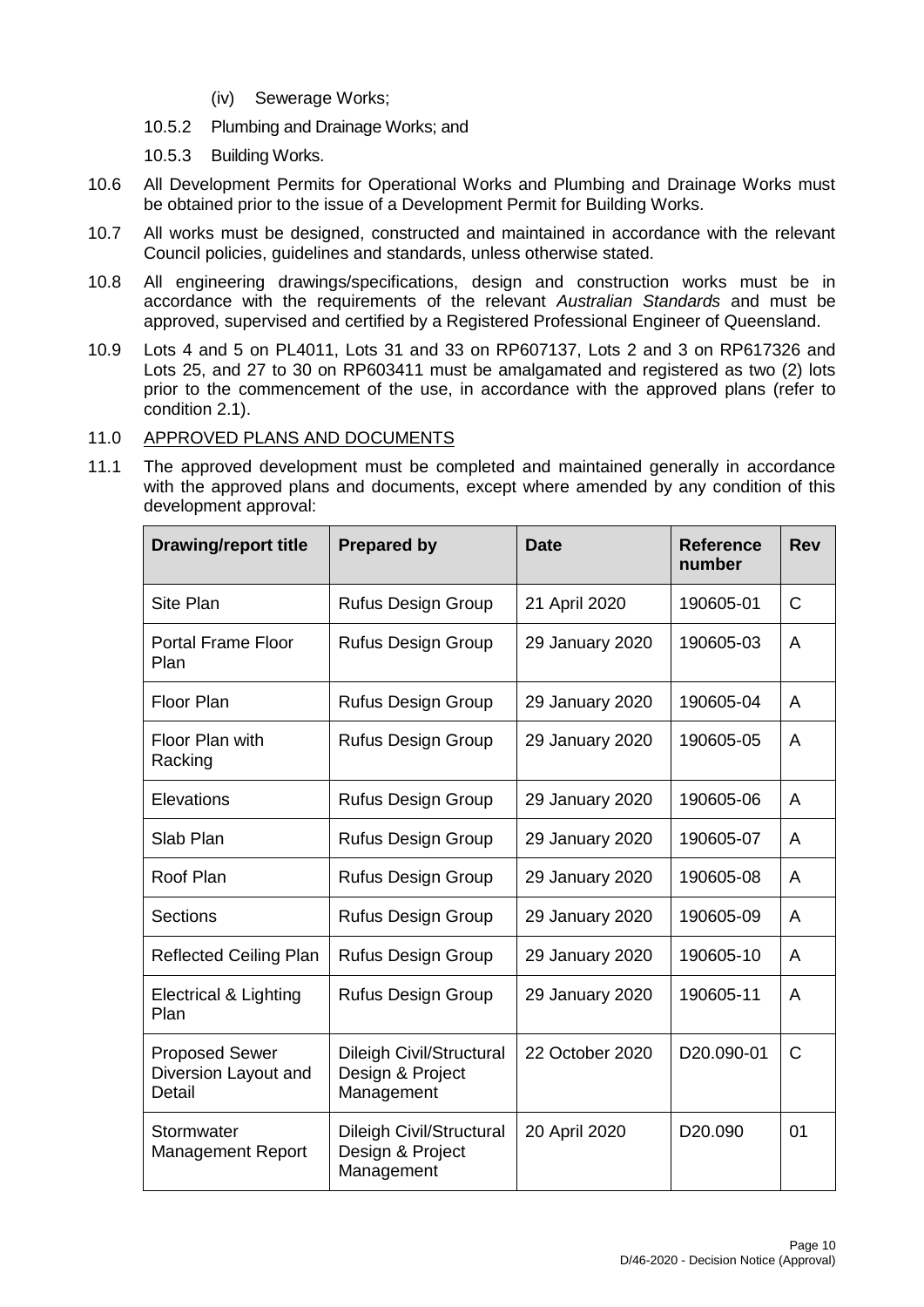- 11.2 Where there is any conflict between the conditions of this development approval and the details shown on the approved plans and documents, the conditions of this development approval must prevail.
- 11.3 Where conditions require the above plans or documents to be amended, the revised document(s) must be submitted for approval by Council prior to the submission of an application for a Development Permit for Building Works.

## 12.0 ACCESS AND PARKING WORKS

- 12.1 A Development Permit for Operational Works (access and parking works) must be obtained prior to the commencement of any access and parking works on the development site.
- 12.2 All access and parking works must be designed and constructed in accordance with the approved plans (refer to condition 11.1), *Capricorn Municipal Development Guidelines*, *Australian Standard AS2890 "Parking facilities"* and the provisions of a Development Permit for Operational Works (access and parking works).
- 12.3 All access, parking (including temporary parking) and vehicle manoeuvring areas must be concrete paved or sealed to the satisfaction of Council.
- 12.4 All vehicular access to proposed Lot 1 from High Street must be entry only. Appropriate signage must be installed on the approach and departure sides of the access.
- 12.5 The existing vehicular access to proposed Lot 2 from High Street must be removed and replaced by Council standard kerb and channel.
- 12.6 The existing eastern vehicular access to proposed Lot 1 from High Street must be upgraded to comply with the requirements of the *Capricorn Municipal Development Guidelines.*
- 12.7 Service and delivery vehicles, including refuse collection vehicles must access to and from the development site via Seigle Street only.
- 12.8 All vehicles must ingress and egress the development in a forward gear.
- 12.9 A minimum of eight (8) additional parking spaces must be provided on-site.
- 12.10 Universal access parking spaces must be provided on-site in accordance with *Australian Standard AS2890.6 "Parking facilities - Off-street parking for people with disabilities".*
- 12.11 Parking spaces must be line-marked in accordance with the approved Site Plan (refer to condition 11.1) and in accordance with the *Australian Standard AS2890 "Parking facilities"* and the provisions of a Development Permit for Operational Works (access and parking works).
- 12.12 Any application for a Development Permit for Operational Works (access and parking works) must be accompanied by detailed and scaled plans, which demonstrate the turning movements/swept paths of the largest vehicle to access the development site including refuse collection vehicles.
- 12.13 All vehicle operations associated with the development must be directed by suitable directional, informative, regulatory or warning signs in accordance with *Australian Standard AS1742.1 "Manual of uniform traffic control devices"* and *Australian Standard AS2890.1 "Parking facilities – Off-street car parking"*.
- 12.14 Heavy rigid vehicles or smaller must be used to supply and remove goods or services to and from the development site.

## 13.0 SEWERAGE WORKS

- 13.1 A Development Permit for Operational Works (sewerage works) must be obtained prior to the commencement of any sewerage works on the development site.
- 13.2 All sewerage works must be designed and constructed in accordance with the approved plans (refer to condition 11.1), *Capricorn Municipal Development Guidelines*, *Water Supply (Safety and Reliability) Act 2008*, *Plumbing and Drainage Act 2002* and the provisions of a Development Permit for Operational Works (sewerage works).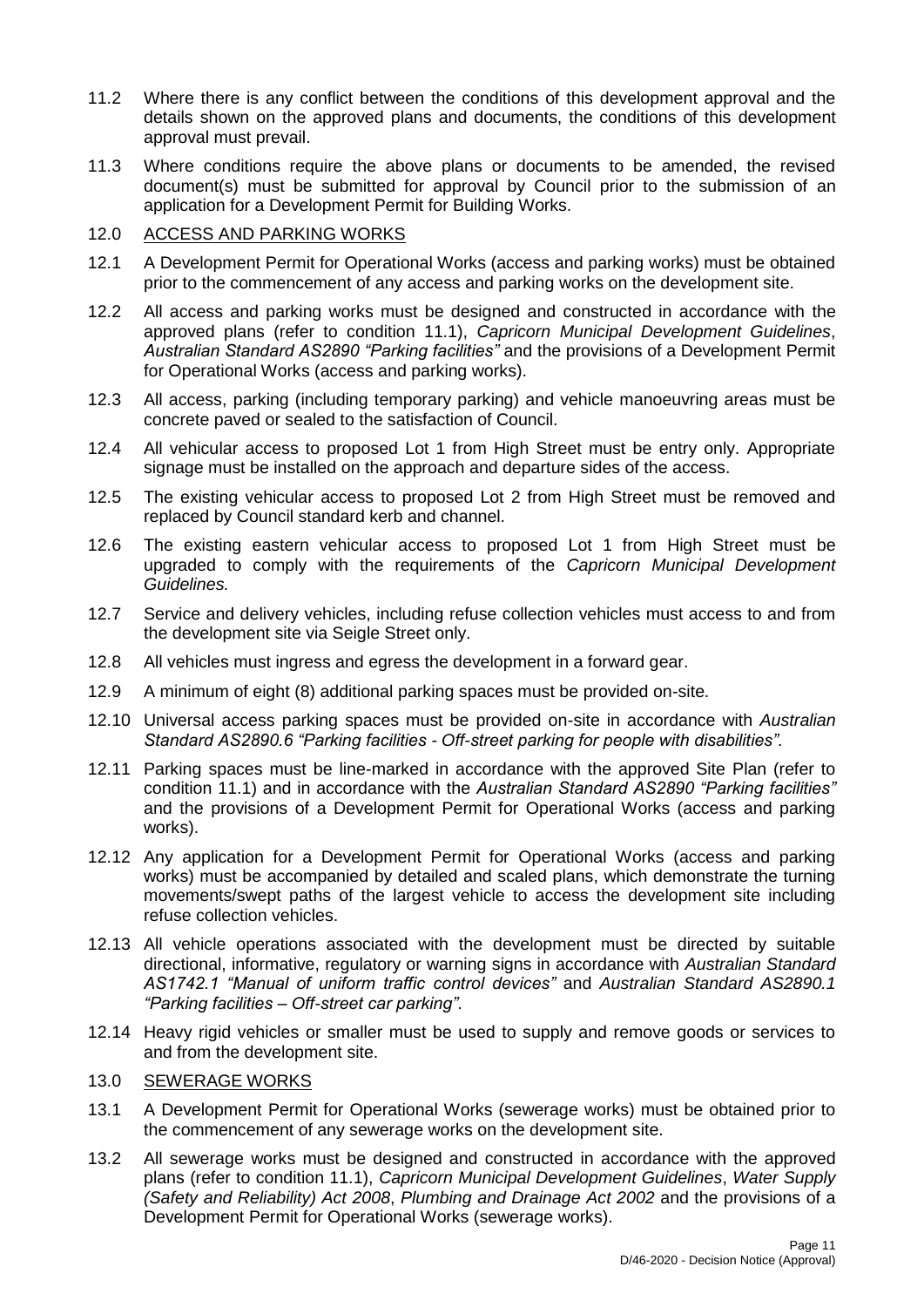- 13.3 The development must be connected to Council's reticulated sewerage network*.*
- 13.4 The existing sewerage infrastructure that traverses the development site (proposed Lot 1) must be diverted in accordance with the approved plans (refer to condition 11.1). The diversion must include the following:
	- 13.4.1 installation of an access chamber over the sewerage main external to the building, adjacent to the western boundary of proposed Lot 1;
	- 13.4.2 construct 150 millimetre diameter sewerage main from access chamber and run along western boundary and terminate with lamphole;
	- 13.4.3 a new house connection must be provided to Lot 3 on RP601282; and
	- 13.4.4 existing access chamber located under the building within proposed Lot 1 must be converted to a house connection point (jump up).

Note: Works with live sewer to be completed by Fitzroy River Water under a Private Works Quotation.

- 13.5 The finished sewerage access chamber or lamphole surface must be at a sufficient level to avoid ponding of stormwater above the top of the chamber. A heavy duty trafficable lid must be provided in the trafficable area.
- 13.6 Sewer connections located within trafficable areas must be raised or lowered to suit the finished surface levels and must be provided with heavy duty trafficable lids.

#### 14.0 PLUMBING AND DRAINAGE WORKS

- 14.1 A Development Permit for Plumbing and Drainage Works must be obtained for the construction of new structures on the development site.
- 14.2 All internal plumbing and drainage works must be designed and constructed in accordance with the approved plans (refer to condition 11.1), *Capricorn Municipal Development Guidelines*, *Water Supply (Safety and Reliability) Act 2008, Plumbing and Drainage Act 2018*, Council's Plumbing and Drainage Policies and the provisions of a Development Permit for Plumbing and Drainage Works.
- 14.3 The development must be connected to Council's reticulated water network.
- 14.4 The internal sanitary drainage of the existing building located within Lot 3 on RP601282 (63 Seigle Street) must be relocated to connect to the new connection point which is to be provided in accordance with condition 13.4 and the approved plans (refer to condition 11.1).
- 14.5 The existing water connection point(s) must be retained, and upgraded if necessary, to service the development.
- 14.6 Water meter boxes located within trafficable areas must be raised or lowered to suit the finished surface levels and must be provided with heavy duty trafficable lids.
- 14.7 Alteration, disconnection or relocation of internal plumbing and sanitary drainage works associated with the existing building and Lot 3 on RP601282 (63 Seigle Street) must be in accordance with regulated work under the *Plumbing and Drainage Act 2018* and Council's Plumbing and Drainage Policies.

#### 15.0 STORMWATER WORKS

- 15.1 A Development Permit for Operational Works (stormwater works) must be obtained prior to the commencement of any stormwater works required by this development approval.
- 15.2 All stormwater drainage works must be designed and constructed in accordance with the approved plans (refer to condition 11.1), *Queensland Urban Drainage Manual*, *Capricorn Municipal Development Guidelines*, sound engineering practice and the provisions of a Development Permit for Operational Works (stormwater works).
- 15.3 All stormwater must drain to a lawful point of discharge and must not adversely affect surrounding land or infrastructure in comparison to the pre-development conditions, including but not limited to blocking, altering or diverting existing stormwater runoff patterns or having the potential to cause damage to other infrastructure.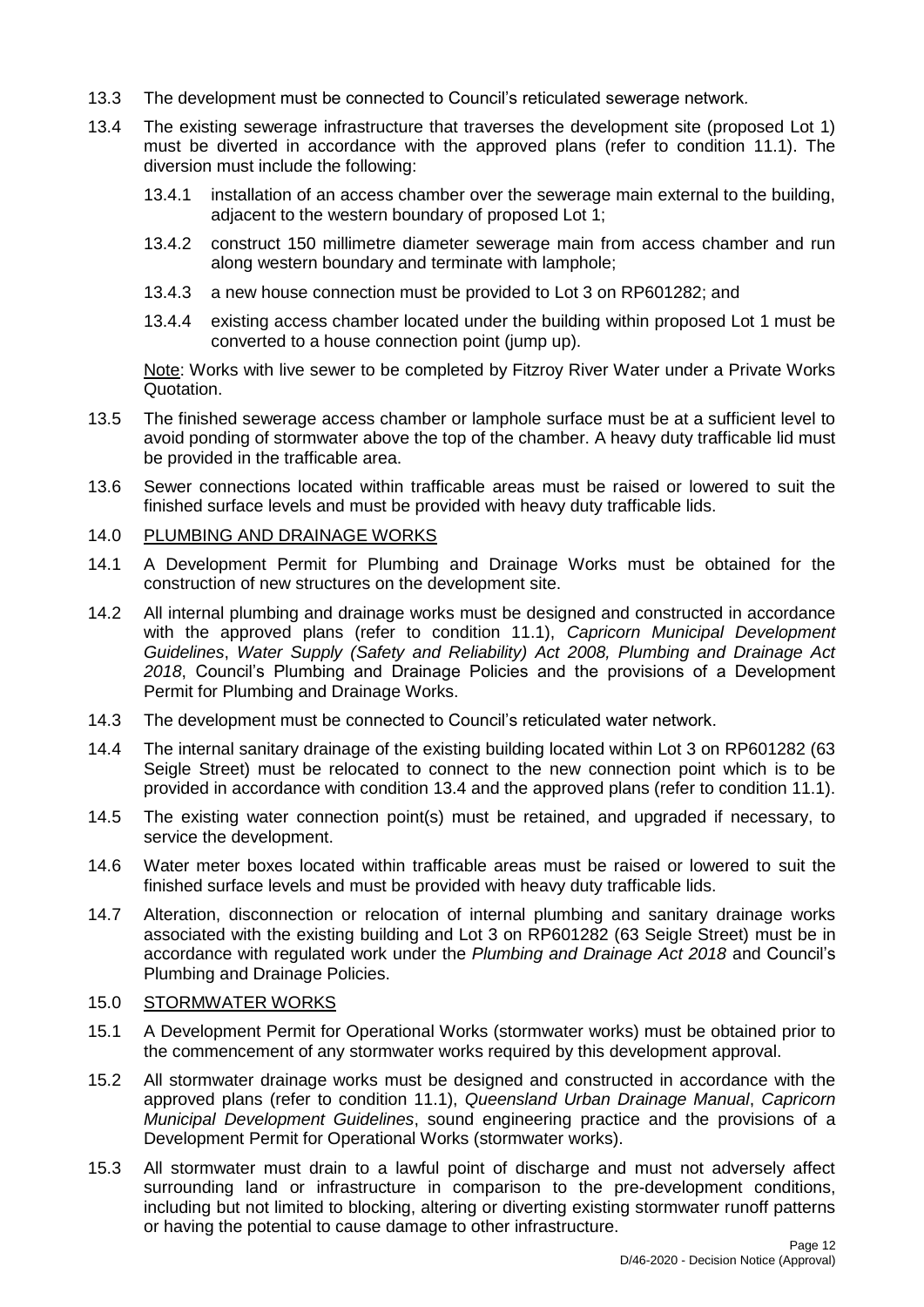- 15.4 The development must not increase peak stormwater runoff for a selected range of storm events up to and including a one per cent (1%) Annual exceedance probability storm event, for the post-development conditions.
- 15.5 Any application for a Development Permit for Operational Works (stormwater works) must be accompanied by an updated Stormwater Management Report, prepared and certified by a Registered Professional Engineer of Queensland that as a minimum includes:
	- 15.5.1 identification of drainage catchment and drainage sub-catchment areas for the pre-development and post-development scenarios including a suitably scaled stormwater master plan showing the aforementioned catchment details and lawful point(s) of discharge that comply with the requirements of the *Queensland Urban Drainage Manual;*
	- 15.5.2 demonstration of how major design storm flows are conveyed through the subject development to a lawful point of discharge in accordance with the *Queensland Urban Drainage Manual* and the *Capricorn Municipal Development Guidelines*;
	- 15.5.3 identification and modifications to existing drainage systems (including interallotment or private drainage system) required to appropriately and adequately manage stormwater collection and discharge from the proposed development;
	- 15.5.4 detailed engineering plans with details of any new drainage systems, or the amendment and upgrading of existing drainage systems to implement the proposed drainage strategy.
- 15.6 The existing grated drain over the 300mm x 150mm RCBC stormwater main must be upgraded to a heavy duty trafficable grate.

## 16.0 ROOF AND ALLOTMENT DRAINAGE WORKS

- 16.1 A Development Permit for Operational Works (roof and allotment drainage works) must be obtained prior to the commencement of any drainage works on the development site.
- 16.2 All roof and allotment drainage works must be designed and constructed in accordance with the approved plans (refer to condition 11.1), *Queensland Urban Drainage Manual*, *Capricorn Municipal Development Guidelines*, sound engineering practice and the provisions of a Development Permit for Operational Works (roof and allotment drainage works).
- 16.3 All roof and allotment runoff from the development must be directed to a lawful point of discharge and must not restrict, impair or change the natural flow of runoff water or cause a nuisance or worsening to surrounding land or infrastructure.
- 16.4 A service easement with a minimum width of three (3) metres must be provided over any private roof and allotment drainage infrastructure(s) located within proposed Lot 2 that services roof and allotment drainage from proposed Lot 1. The private easement must be registered in favour of proposed Lot 1 and must be centrally located over the private stormwater drainage infrastructure.
- 17.0 SITE WORKS
- 17.1 Site works must be constructed such that they do not, at any time, in any way restrict, impair or change the natural flow of runoff water, or cause a nuisance or worsening to surrounding land or infrastructure.
- 17.2 All earthworks must be undertaken in accordance with *Australian Standards, AS3798 "Guidelines on Earthworks for Commercial and Residential Developments".*
- 18.0 BUILDING WORKS
- 18.1 A Development Permit for Building Works must be obtained for the construction of new structures on the development site.
- 18.2 All works must be undertaken in accordance with *Queensland Development Code, Mandatory Part 1.4 "Building over or near relevant infrastructure."*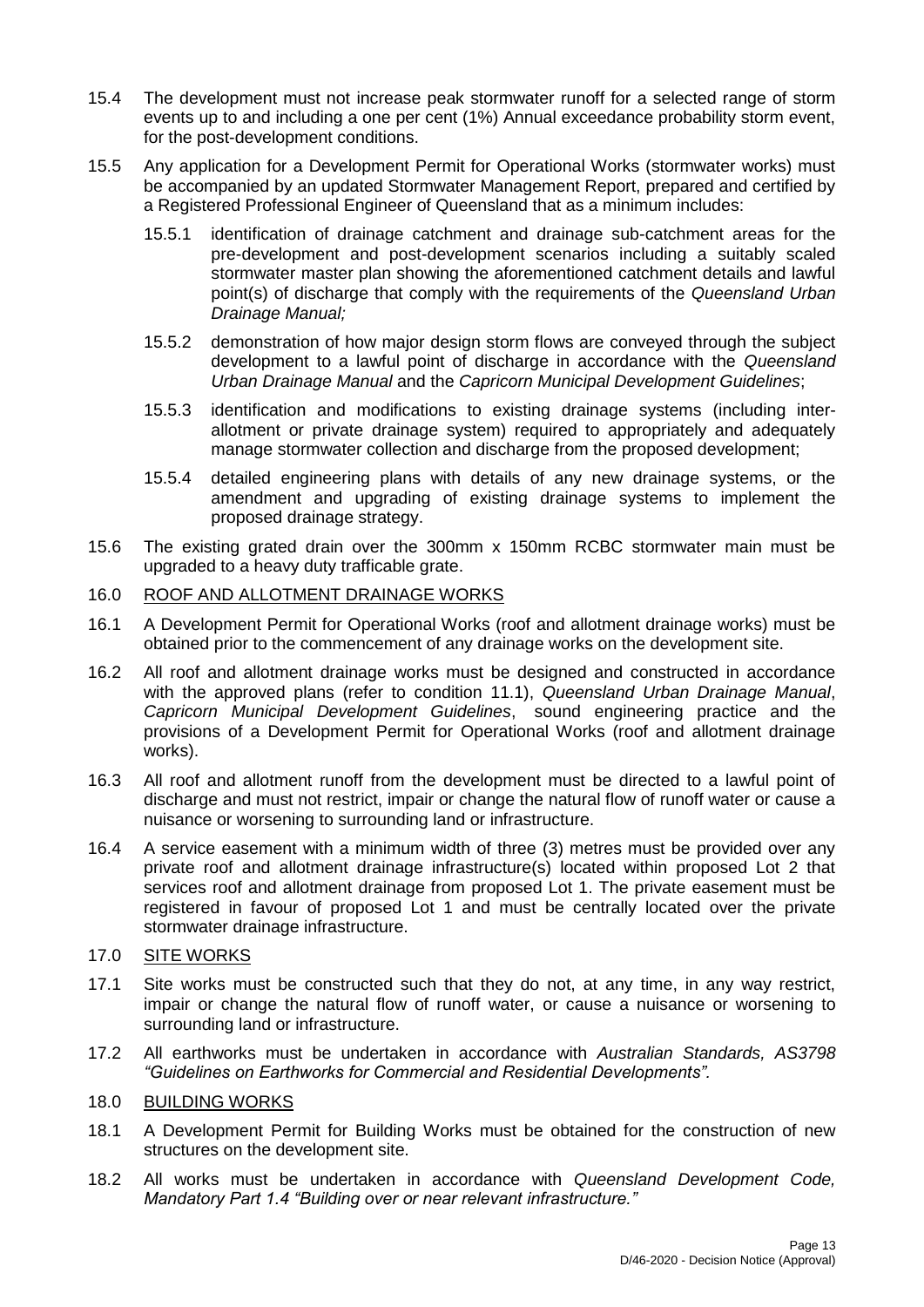- 18.3 Impervious paved waste storage area/s must be provided in accordance with the approved plans (refer to condition 11.1) and the *Environmental Protection Regulation 2008* and must be:
	- 18.3.1 designed and located so as not to cause a nuisance to neighbouring properties;
	- 18.3.2 screened so as not to be visible from a public space;
	- 18.3.3 of a sufficient size to accommodate commercial type bins that will be serviced by a commercial contractor plus clearances around the bins for manoeuvring and cleaning;
	- 18.3.4 provided with a suitable hosecock and hoses at the refuse container area, and washdown must be drained to the sewer and fitted with an approved stormwater diversion valve arrangement in accordance with the Sewerage Trade Waste provisions and the *Plumbing and Drainage Act 2018.*

As an alternative to a washdown facility, a fully contained commercial bin cleaning service is acceptable provided no wastewater is discharged from the site to the sewer.

18.4 A Development Permit for Operational Works (Advertising device) must be submitted for approval by Council for the existing signage; other than those that are exempt or selfassessable under the applicable Advertising Devices Code in the Council Planning Scheme*.*

#### 19.0 ASSET MANAGEMENT

- 19.1 Any alteration necessary to electricity, telephone, water mains, sewerage mains, and/or public utility installations resulting from the development or in connection with the development, must be undertaken and completed at no cost to Council.
- 19.2 Any damage to existing stormwater, water supply and sewerage infrastructure, kerb and channel, pathway or roadway (including removal of concrete slurry from public land and Council infrastructure), that occurs while any works are being carried out in association with this development approval must be repaired at full cost to the developer. This includes the reinstatement of any existing traffic signs or pavement markings that may have been removed or damaged.

#### 20.0 ENVIRONMENTAL

- 20.1 The Erosion Control and Stormwater Control Management Plan prepared by a Registered Professional Engineer of Queensland in accordance with the *Capricorn Municipal Design Guidelines*, must be:
	- 20.1.1 implemented, monitored and maintained for the duration of the works, and until all exposed soil areas are permanently stabilised (for example, turfed, hydromulched, concreted, landscaped); and
	- 20.1.2 available on-site for inspection by Council Officers whilst all works are being carried out.

#### 21.0 ENVIRONMENTAL HEALTH

- 21.1 Any lighting devices associated with the development, such as sensory lighting, must be positioned on the development site and shielded so as not to cause glare or other nuisance to nearby residents and motorists. Night lighting must be designed, constructed and operated in accordance with *Australian Standard AS4282 "Control of the obtrusive effects of outdoor lighting"*.
- 21.2 Noise emitted from the activity must not cause an environmental nuisance.
- 21.3 Operations on the site must have no significant impact on the amenity of adjoining premises or the surrounding area due to the emission of light, odour, noise or dust.
- 21.4 No contaminants are permitted to be released to land or water, including soil, silt, oils, detergents, etcetera. Any wash-down areas used for the maintenance or cleaning of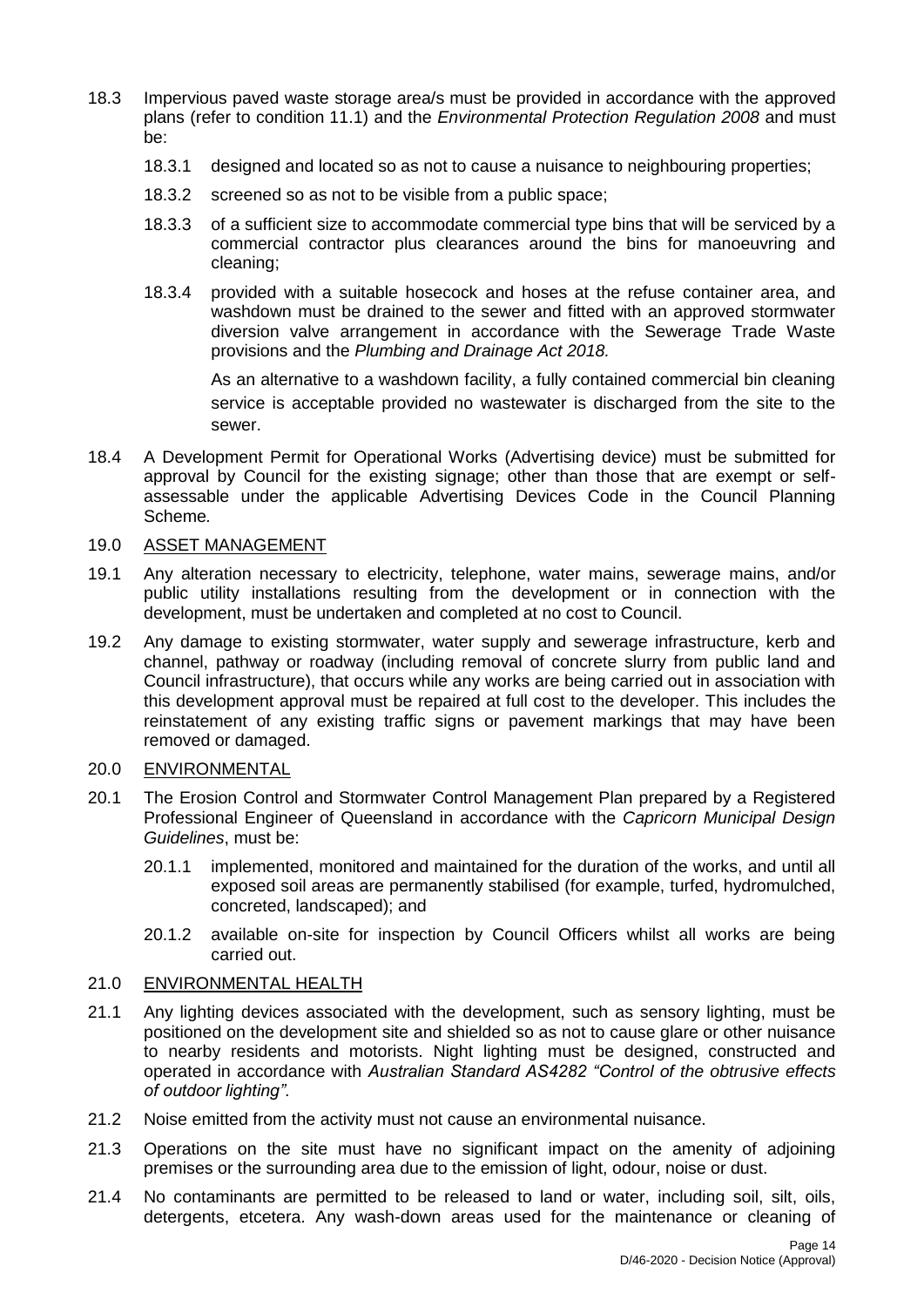equipment (including vehicles) must be appropriately bunded and drained to the sewer network in accordance with a trade waste permit. All chemicals and/or environmentally hazardous liquids must be contained within a covered, bunded storage area that has a volume of at least that of the largest container in the bund plus twenty-five percent (25%) of the total storage capacity.

- 21.5 An appropriate spill kit must be kept on-site for neutralising or decontaminating spills. The spill kit must be clearly identifiable, maintained regularly and stored in a central location that is easily accessible to employees. Staff must be adequately trained in the use of these materials. The spill kit may consist of:
	- 21.5.1 a bin with a tight-fitting lid, partially filled with non-combustible absorbent material such as vermiculite;
	- 21.5.2 a broom, shovel, face shield, chemically-resistant boots and gloves; and
	- 21.5.3 waste bags and ties.

## 22.0 OPERATING PROCEDURES

- 22.1 All construction materials, waste, waste skips, machinery and contractors' vehicles must be located and stored or parked within the development site. Storage of materials or parking of construction machinery or contractors' vehicles must not occur within High Street or Seigle Street.
- 22.2 All waste storage areas must be:
	- 22.2.1 kept in a clean and tidy condition; and
	- 22.2.2 maintained in accordance with *Environmental Protection Regulation 2008*.

## ADVISORY NOTES

NOTE 4. Aboriginal Cultural Heritage

It is advised that under section 23 of the *Aboriginal Cultural Heritage Act 2003*, a person who carries out an activity must take all reasonable and practicable measures to ensure the activity does not harm Aboriginal cultural heritage (the "cultural heritage duty of care"). Maximum penalties for breaching the duty of care are listed in the Aboriginal cultural heritage legislation. The information on Aboriginal cultural heritage is available on the Department of Aboriginal and Torres Strait Islander and Partnerships website [www.datsip.qld.gov.au.](http://www.datsip.qld.gov.au/)

## NOTE 5. General Environmental Duty

General environmental duty under the *Environmental Protection Act 1994* prohibits unlawful environmental nuisance caused by noise, aerosols, particles, dust, ash, fumes, light, odour or smoke beyond the boundaries of the development site during all stages of the development including earthworks, construction and operation.

## NOTE 6. General Safety Of Public During Construction

The *Work Health and Safety Act 2011* and *Manual of Uniform Traffic Control Devices* must be complied with in carrying out any construction works, and to ensure safe traffic control and safe public access in respect of works being constructed on a road.

## NOTE 7. Infrastructure Charges Notice

Council has resolved not to issue an Infrastructure Charges Notice for this development because the new infrastructure charges arising from the development are less than the credits applicable for the new development.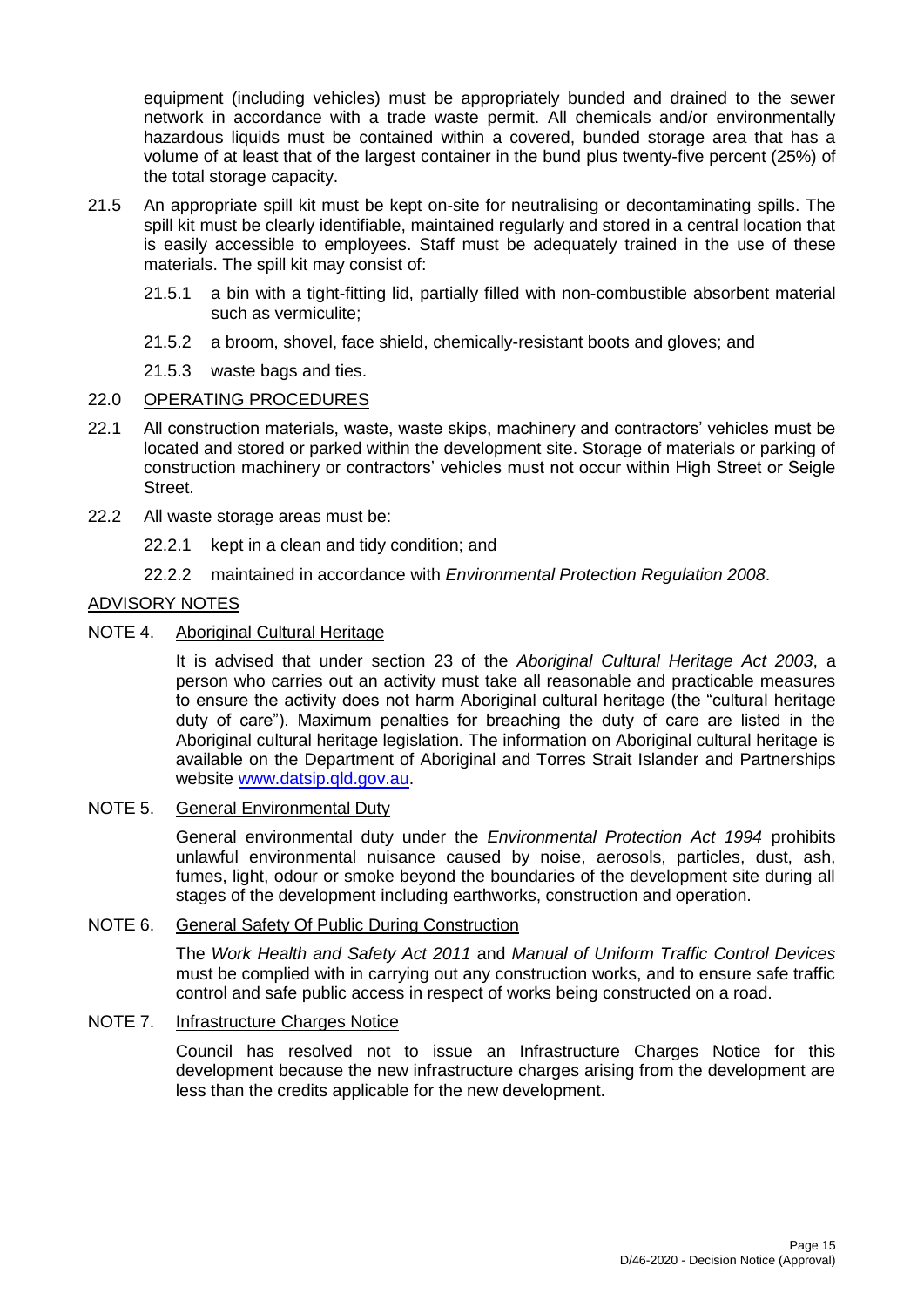

**Attachment 1 – Part 2 Referral Agency Conditions - Queensland Treasury (State Assessment and Referral Agency Department)** *Planning Act <sup>2016</sup>*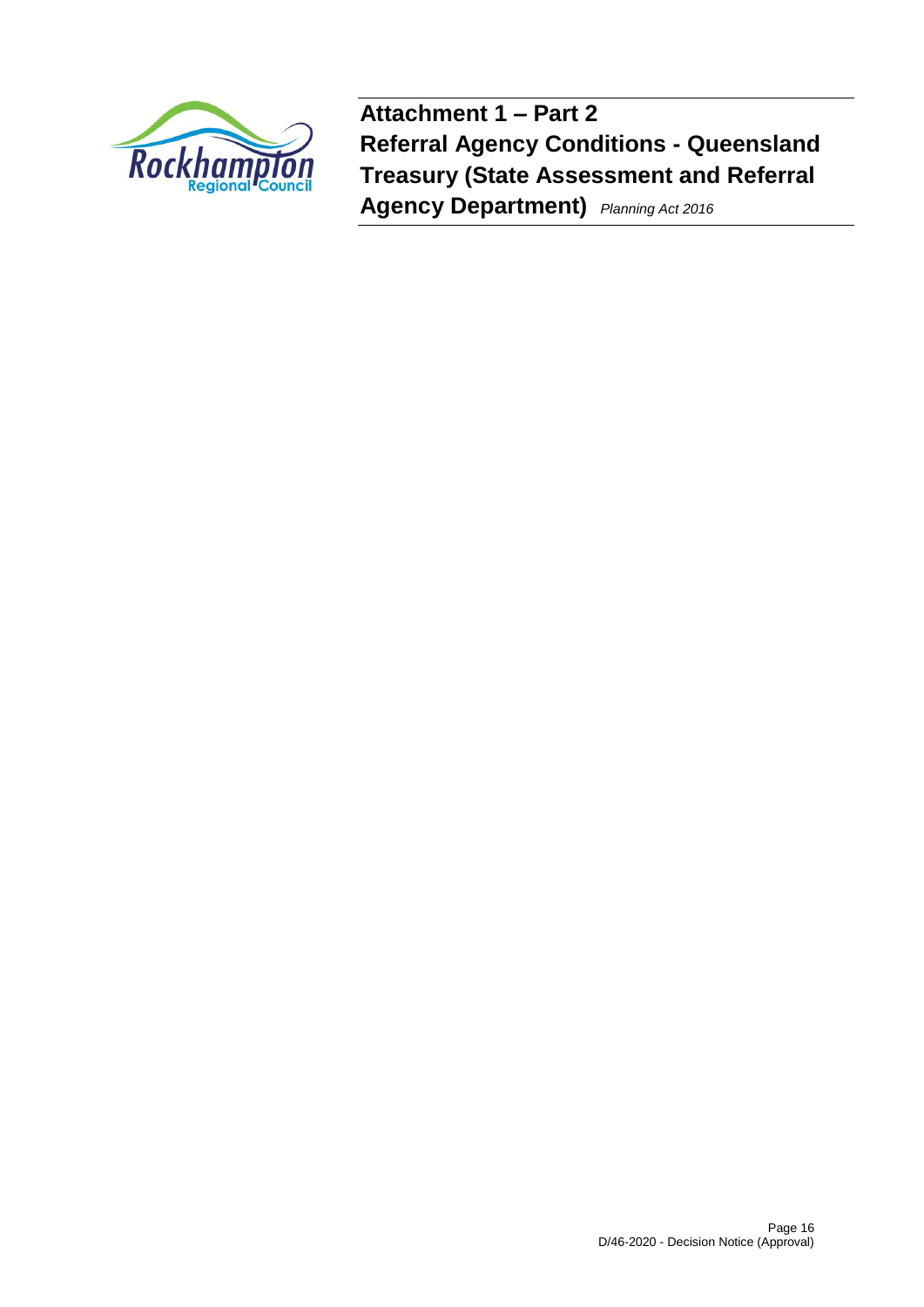

# **Attachment 2 - Appeal Rights**

*PLANNING ACT 2016*

The following is an extract from the *Planning Act 2016 (Chapter 6)*

#### *Appeal rights*

#### *229 Appeals to tribunal or P&E Court*

- (1) Schedule 1 states—
	- (a) matters that may be appealed to— (i)either a tribunal or the P&E Court; or (ii)only a tribunal; or
	- (iii)only the P&E Court; and (b) the person—
		- (i)who may appeal a matter (the **appellant**); and (ii)who is a respondent in an appeal of the matter; and (iii)who is a co-respondent in an appeal of the matter; and
		- (iv)who may elect to be a co-respondent in an appeal of the matter.
- (2) An appellant may start an appeal within the appeal period.
- (3) The **appeal period** is—
	- (a) for an appeal by a building advisory agency—10 business days after a decision notice for the decision is given to the agency or
	- (b) for an appeal against a deemed refusal—at any time after the deemed refusal happens; or
	- (c) for an appeal against a decision of the Minister, under chapter 7, part 4, to register premises or to renew the registration of premises—20 business days after a notice is published under section 269(3)(a) or (4); or
	- (d) for an appeal against an infrastructure charges notice— 20 business days after the infrastructure charges notice is given to the person; or
	- (e) for an appeal about a deemed approval of a development application for which a decision notice has not been given—30 business days after the applicant gives the deemed approval notice to the assessment manager; or
	- (f) for any other appeal—20 business days after a notice of the decision for the matter, including an enforcement notice, is given to the person.

#### Note—

See the P&E Court Act for the court's power to extend the appeal period.

- (4) Each respondent and co-respondent for an appeal may be heard in the appeal.
- (5) If an appeal is only about a referral agency's response, the assessment manager may apply to the tribunal or P&E Court to withdraw from the appeal.
- (6) To remove any doubt, it is declared that an appeal against an infrastructure charges notice must not be about—
	- (a) the adopted charge itself; or
	- (b) for a decision about an offset or refund—
		- (i) the establishment cost of trunk infrastructure identified in a LGIP; or
		- (ii) the cost of infrastructure decided using the method
	- included in the local government's charges resolution.

#### **230 Notice of appeal**

- (1) An appellant starts an appeal by lodging, with the registrar of the tribunal or P&E Court, a notice of appeal that—
	- (a) is in the approved form; and
	- (b) succinctly states the grounds of the appeal.
- (2) The notice of appeal must be accompanied by the required fee.
- (3) The appellant or, for an appeal to a tribunal, the registrar must, within the service period, give a copy of the notice of appeal to—
- (a) the respondent for the appeal; and
- (b) each co-respondent for the appeal; and
- (c) for an appeal about a development application under schedule 1, table 1, item 1—each principal submitter for the development application; and
- (d) for an appeal about a change application under schedule 1, table 1, item 2—each principal submitter for the change application; and
- (e) each person who may elect to become a co-respondent for the appeal, other than an eligible submitter who is not a principal submitter in an appeal under paragraph (c) or (d); and
- (f) for an appeal to the P&E Court—the chief executive; and
- (g) for an appeal to a tribunal under another Act—any other person who the registrar considers appropriate.
- (4) The **service period** is—
	- (a) if a submitter or advice agency started the appeal in the P&E Court—2 business days after the appeal is started; or
	- (b) otherwise—10 business days after the appeal is started.
- (5) A notice of appeal given to a person who may elect to be a co-respondent must state the effect of subsection
- (6) A person elects to be a co-respondent by filing a notice of election, in the approved form, within 10 business days after the notice of appeal is given to the person*.*
- **231 Other appeals**
- (1) Subject to this chapter, schedule 1 and the P&E Court Act, unless the Supreme Court decides a decision or other matter under this Act is affected by jurisdictional error, the decision or matter is non-appealable.
- (2) The Judicial Review Act 1991, part 5 applies to the decision or matter to the extent it is affected by jurisdictional error.
- (3) A person who, but for subsection (1) could have made an application under the Judicial Review Act 1991 in relation to the decision or matter, may apply under part 4 of that Act for a statement of reasons in relation to the decision or matter.
- (4) In this section— **decision** includes—
	- (a) conduct engaged in for the purpose of making a decision; and
	- (b) other conduct that relates to the making of a decision; and
	- (c) the making of a decision or the failure to make a decision; and
	- (d) a purported decision; and
	- (e) a deemed refusal.

**non-appealable**, for a decision or matter, means the decision or matter—

- (a) is final and conclusive; and
- (b) may not be challenged, appealed against, reviewed, quashed, set aside or called into question in any other way under the Judicial Review Act 1991 or otherwise, whether by the Supreme Court, another court, a tribunal or another entity; and
- (c) is not subject to any declaratory, injunctive or other order of the Supreme Court, another court, a tribunal or another entity on any ground.

#### **232 Rules of the P&E Court**

- (1) A person who is appealing to the P&E Court must comply with the rules of the court that apply to the appeal.
- (2) However, the P&E Court may hear and decide an appeal even if the person has not complied with rules of the P&E Court.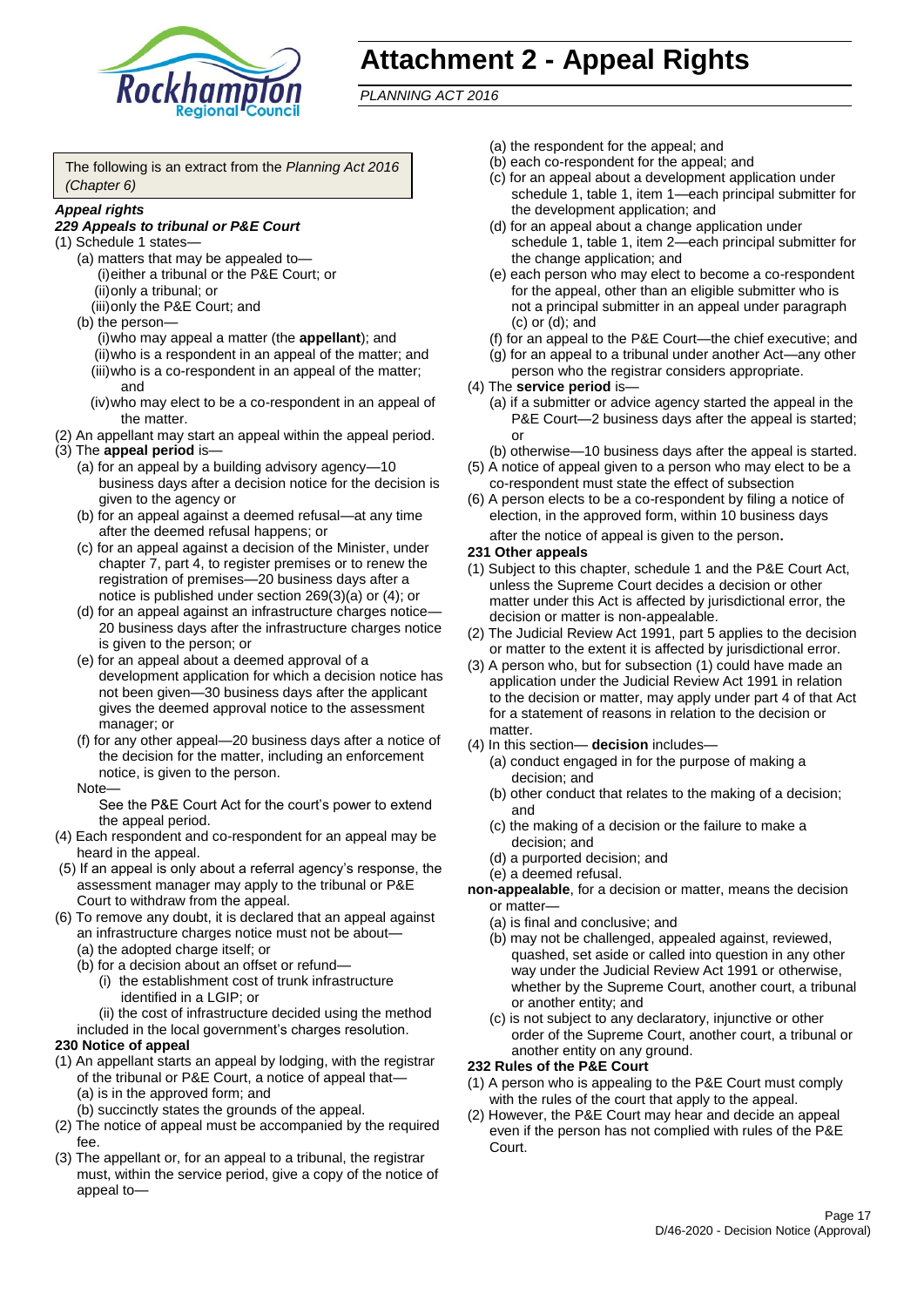

# **Appeal Rights**

*PLANNING ACT 2016*

# **Schedule 1**

#### **Appeals section 229 1 Appeal rights and parties to appeals**

- (1) Table 1 states the matters that may be appealed to—(a) the P&E court; or (b) a tribunal.
- (2) However, table 1 applies to a tribunal only if the matter involves—
	- (a) the refusal, or deemed refusal of a development application, for—
	- (i) a material change of use for a classified building; or
	- (ii) operational work associated with building work, a retaining wall, or a tennis court; or
	- (b) a provision of a development approval for—
	- (i) a material change of use for a classified building; or
- (ii) operational work associated with building work, a retaining wall, or a tennis court; or
	- (c) if a development permit was applied for—the decision to give a preliminary approval for—
		- (i) a material change of use for a classified building; or
	- (ii) operational work associated with building work, a retaining wall, or a tennis court; or
	- (d) a development condition if—
		- (i) the development approval is only for a material change of use that involves the use of a building classified under the Building Code as a class 2 building; and
		- (ii) the building is, or is proposed to be, not more than 3 storeys; and
		- (iii) the proposed development is for not more than 60 sole-occupancy units; or
	- (e) a decision for, or a deemed refusal of, an extension application for a development approval that is only for a material change of use of a classified building; or
	- (f) a decision for, or a deemed refusal of, a change application for a development approval that is only for a material change of use of a classified building; or
	- (g) a matter under this Act, to the extent the matter relates to—
		- (i) the Building Act, other than a matter under that Act that may or must be decided by the Queensland Building and Construction Commission; or
		- (ii) the Plumbing and Drainage Act, part 4 or 5; or
	- (h) a decision to give an enforcement notice in relation to a matter under paragraphs (a) to (g); or
	- (i) a decision to give an infrastructure charges notice; or
	- (j) the refusal, or deemed refusal, of a conversion application; or
	- (k) a matter that, under another Act, may be appealed to the tribunal; or
	- (l) a matter prescribed by regulation.
- (3) Also, table 1 does not apply to a tribunal if the matter

involves—

- (a) for a matter in subsection  $(2)(a)$  to  $(d)$ 
	- (i) a development approval for which the development application required impact assessment; and
	- (ii) a development approval in relation to which the assessment manager received a properly made submission for the development application; or
- (b) a provision of a development approval about the identification or inclusion, under a variation approval, of a matter for the development.
- (4) Table 2 states the matters that may be appealed only to the P&E Court.
- (5) Table 3 states the matters that may be appealed only to the tribunal.
- (6) In each table—
	- (a) column 1 states the appellant in the appeal; and
	- (b) column 2 states the respondent in the appeal; and
	- (c) column 3 states the co-respondent (if any) in the appeal; and
	- (d) column 4 states the co-respondents by election (if any) in the appeal.
- (7) If the chief executive receives a notice of appeal under section 230(3)(f), the chief executive may elect to be a corespondent in the appeal.

| Table 1<br>Appeals to the P&E Court and, for certain matters, to a tribunal                                                                                                                                                                                                                                                                    |                           |                                         |                                                       |  |
|------------------------------------------------------------------------------------------------------------------------------------------------------------------------------------------------------------------------------------------------------------------------------------------------------------------------------------------------|---------------------------|-----------------------------------------|-------------------------------------------------------|--|
| 1. Development applications<br>An appeal may be made against-<br>(a) the refusal of all or part of the development application; or<br>(b) the deemed refusal of the development application; or<br>(c) a provision of the development approval; or<br>(d) if a development permit was applied for-the decision to give a preliminary approval. |                           |                                         |                                                       |  |
| Column 1                                                                                                                                                                                                                                                                                                                                       | Column 2                  | Column 3                                | Column 4                                              |  |
| Appellant                                                                                                                                                                                                                                                                                                                                      | Respondent                | Co-respondent                           | Co-respondent by election                             |  |
| $($ if any $)$<br>$(i$ f anv $)$                                                                                                                                                                                                                                                                                                               |                           |                                         |                                                       |  |
| The applicant                                                                                                                                                                                                                                                                                                                                  | The assessment<br>manager | If the appeal is about<br>a concurrence | 1 A concurrence agency that is<br>not a co-respondent |  |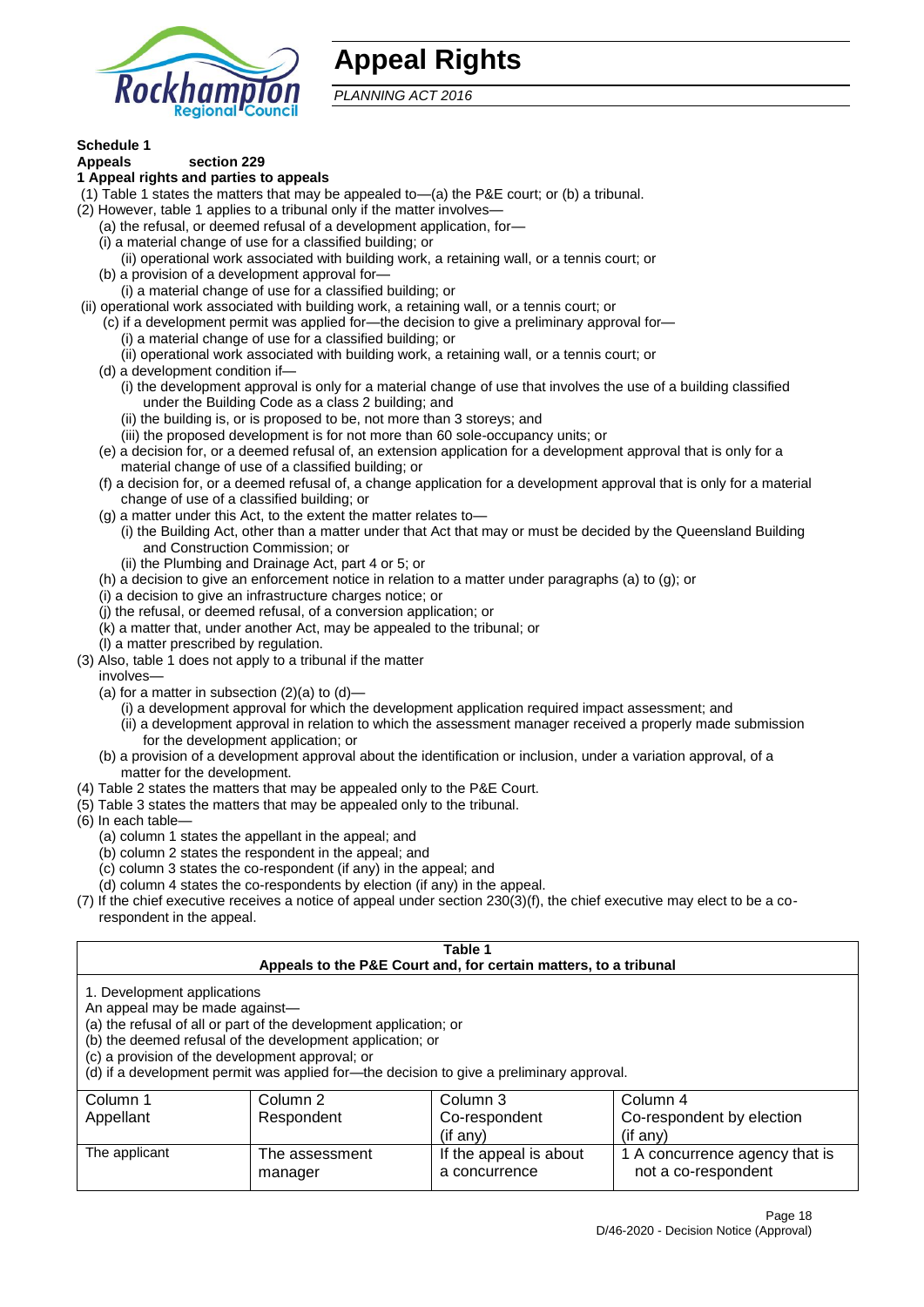| Table 1<br>Appeals to the P&E Court and, for certain matters, to a tribunal                                                                                                                                          |                                                                                                                               |                                                                 |                                                                                                                                                                                                                                                                                                                                                 |
|----------------------------------------------------------------------------------------------------------------------------------------------------------------------------------------------------------------------|-------------------------------------------------------------------------------------------------------------------------------|-----------------------------------------------------------------|-------------------------------------------------------------------------------------------------------------------------------------------------------------------------------------------------------------------------------------------------------------------------------------------------------------------------------------------------|
|                                                                                                                                                                                                                      |                                                                                                                               | agency's referral<br>response-the<br>concurrence agency         | 2 If a chosen Assessment<br>manager is the respondent-<br>the prescribed assessment<br>manager<br>3 Any eligible advice agency for<br>the application<br>4 Any eligible submitter for the<br>application                                                                                                                                        |
| 2. Change applications<br>An appeal may be made against-<br>(b) a deemed refusal of a change application.                                                                                                            |                                                                                                                               |                                                                 | (a) a responsible entity's decision for a change application, other than a decision made by the P&E court; or                                                                                                                                                                                                                                   |
| Column 1<br>Appellant                                                                                                                                                                                                | Column <sub>2</sub><br>Respondent                                                                                             | Column 3<br>Co-respondent<br>(if any)                           | Column 4<br>Co-respondent by election<br>(if any)                                                                                                                                                                                                                                                                                               |
| 1 The applicant<br>2 If the responsible<br>entity is the<br>assessment<br>manager-an<br>affected entity that<br>gave a pre-request<br>notice or response<br>notice                                                   | The responsible<br>entity                                                                                                     | If an affected entity<br>starts the appeal-the<br>applicant     | 1 A concurrence agency for the<br>development application<br>2 If a chosen assessment<br>manager is the respondent-<br>the prescribed assessment<br>manager<br>3 A private certifier for the<br>development application<br>4 Any eligible advice agency for<br>the change application<br>5 Any eligible submitter for the<br>change application |
| 3. Extension applications<br>An appeal may be made against-                                                                                                                                                          | (a) the assessment manager's decision about an extension application; or<br>(b) a deemed refusal of an extension application. |                                                                 |                                                                                                                                                                                                                                                                                                                                                 |
| Column 1<br>Appellant                                                                                                                                                                                                | Column <sub>2</sub><br>Respondent                                                                                             | Column 3<br>Co-respondent<br>(if any)                           | Column 4<br>Co-respondent by election<br>(if any)                                                                                                                                                                                                                                                                                               |
| 1 The applicant<br>1<br>$\overline{2}$<br>For a matter other<br>than a deemed<br>refusal of an<br>extension<br>application $-$ a<br>concurrence<br>agency, other than<br>the chief executive,<br>for the application | The assessment<br>manager                                                                                                     | If a concurrence<br>agency starts the<br>appeal - the applicant | If a chosen assessment<br>manager is the respondent – the<br>prescribed assessment manager                                                                                                                                                                                                                                                      |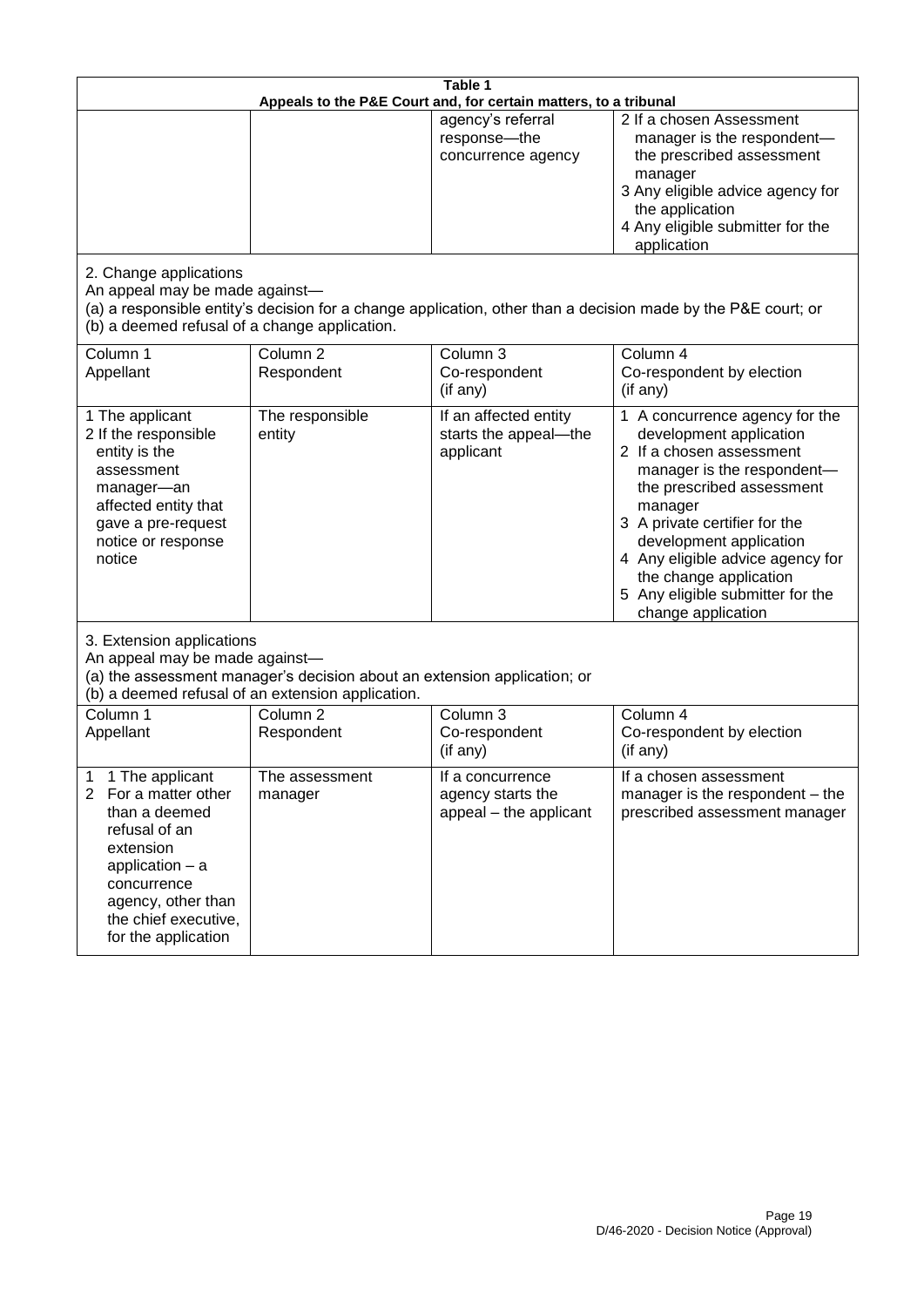#### **Table 1 Appeals to the P&E Court and, for certain matters, to a tribunal**

4. Infrastructure charges notices

- An appeal may be made against an infrastructure charges notice on 1 or more of the following grounds
- a) The notice involved an error relating to
	- (i) The application of the relevant adopted charge; or
- Examples of errors in applying an adopted charge
	- The incorrect application of gross floor area for a non-residential development
	- Applying an incorrect 'use category', under a regulation, to the development
	- (i) The working out of extra demands, for section 120; or
	- (ii) An offset or refund; or
- b) The was no decision about an offset or refund; or
- c) If the infrastructure charges notice states a refund will be given the timing for giving the refund; or
- d) The amount of the charge is so unreasonable that no reasonable relevant local government could have

## imposed the amount.

| Column 1<br>Appellant                                    | Column 2<br>Respondent                                                    | Column 3<br>Co-respondent<br>(if any) | Column 4<br>Co-respondent by election<br>$($ if any $)$ |
|----------------------------------------------------------|---------------------------------------------------------------------------|---------------------------------------|---------------------------------------------------------|
| The person given the<br>Infrastructure charges<br>notice | The local government<br>that gave the<br>infrastructure charges<br>notice | -                                     |                                                         |

5. Conversion applications

An appeal may be made against—

(a) the refusal of a conversion application; or

(b) a deemed refusal of a conversion application.

| Column 1      | Column 2                | Column 3       | Column 4                  |
|---------------|-------------------------|----------------|---------------------------|
| Appellant     | Respondent              | Co-respondent  | Co-respondent by election |
|               |                         | $($ if any $)$ | $($ if any $)$            |
|               |                         |                |                           |
| The applicant | The local government    | ٠              | ٠                         |
|               | to which the conversion |                |                           |
|               | application was made    |                |                           |

6. Enforcement notices

An appeal may be made against the decision to give an enforcement notice.

| Column 1<br>Appellant                      | Column 2<br>Respondent       | Column 3<br>Co-respondent<br>(if any) | Column 4<br>Co-respondent by election<br>(if any)                                                                                                                          |
|--------------------------------------------|------------------------------|---------------------------------------|----------------------------------------------------------------------------------------------------------------------------------------------------------------------------|
| The person given the<br>enforcement notice | The enforcement<br>authority |                                       | If the enforcement authority is<br>not the local government for<br>the premises in relation to which<br>the offence is alleged to have<br>happened-the local<br>government |

#### **Table 2 Appeals to the P&E Court only**

1. Appeals from tribunal

An appeal may be made against a decision of a tribunal, other than a decision under

section 252, on the ground of—

(a) an error or mistake in law on the part of the tribunal; or

(b) jurisdictional error.

| Column 1<br>Appellant                             | Column 2<br>Respondent                                    | Column 3<br>Co-respondent<br>$($ if any $)$ | Column 4<br>Co-respondent by election<br>(if any) |
|---------------------------------------------------|-----------------------------------------------------------|---------------------------------------------|---------------------------------------------------|
| A party to the<br>proceedings for the<br>decision | The other party to the<br>proceedings for the<br>decision | ۰                                           |                                                   |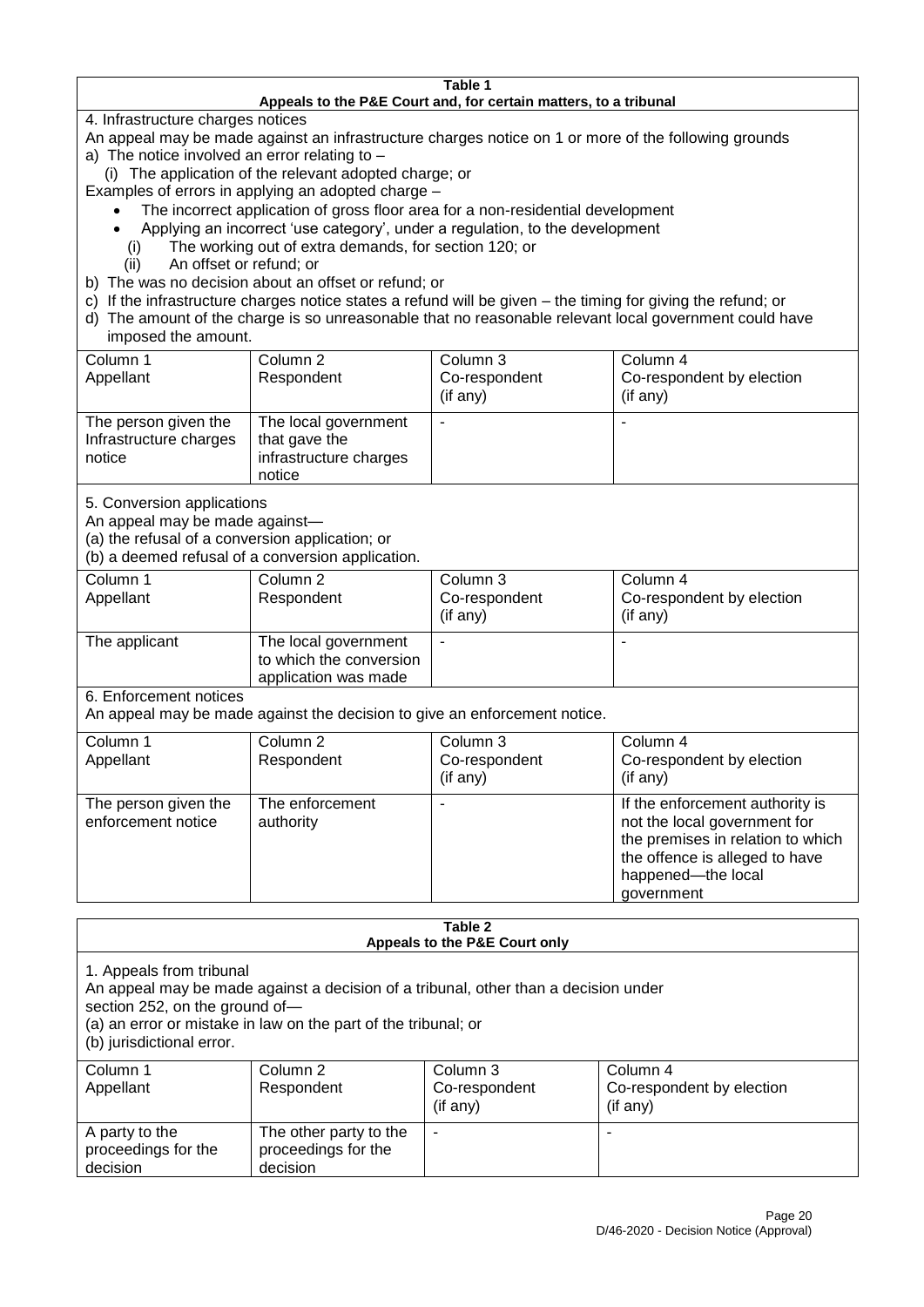#### **Table 2 Appeals to the P&E Court only**

2. Eligible submitter appeals

An appeal may be made against the decision to give a development approval, or an approval for a change application, to the extent that the decision relates to—

(a) any part of the development application for the development approval that required impact assessment; or (b) a variation request.

| Column 1<br>Appellant                                                                                                                                                                                                                                                                                                                                                                                              | Column 2<br>Respondent                                                                                                     | Column 3<br>Co-respondent<br>(if any)                                                                                   | Column 4<br>Co-respondent by election<br>(if any)    |
|--------------------------------------------------------------------------------------------------------------------------------------------------------------------------------------------------------------------------------------------------------------------------------------------------------------------------------------------------------------------------------------------------------------------|----------------------------------------------------------------------------------------------------------------------------|-------------------------------------------------------------------------------------------------------------------------|------------------------------------------------------|
| 1 For a development<br>application-an<br>eligible submitter for<br>the development<br>application<br>2 For a change<br>application-an<br>eligible submitter for<br>the change<br>application                                                                                                                                                                                                                       | 1 For a development<br>application-the<br>assessment<br>manager<br>2 For a change<br>application-the<br>responsible entity | 1 The applicant<br>2 If the appeal is<br>about a concurrence<br>agency's referral<br>response-the<br>concurrence agency | Another eligible<br>submitter for the<br>application |
| 3. Eligible submitter and eligible advice agency appeals<br>An appeal may be made against a provision of a development approval, or failure to<br>include a provision in the development approval, to the extent the matter relates to-<br>(a) any part of the development application or the change application, for the development approval, that<br>required impact assessment; or<br>(b) a variation request. |                                                                                                                            |                                                                                                                         |                                                      |
| Column 1                                                                                                                                                                                                                                                                                                                                                                                                           | Column <sub>2</sub>                                                                                                        | Column 3                                                                                                                | Column 4                                             |

| Appellant                                                                                                                                                                                                                                                                                     | Respondent                                                                                                                 | Co-respondent<br>$($ if any $)$                                                                                           | Co-respondent by election<br>(if any)             |
|-----------------------------------------------------------------------------------------------------------------------------------------------------------------------------------------------------------------------------------------------------------------------------------------------|----------------------------------------------------------------------------------------------------------------------------|---------------------------------------------------------------------------------------------------------------------------|---------------------------------------------------|
| 1 For a development<br>application-an<br>eligible submitter for<br>the development<br>application<br>2 For a change<br>application-an<br>eligible submitter for<br>the change<br>application<br>3 An eligible advice<br>agency for the<br>development<br>application or<br>change application | 1 For a development<br>application-the<br>assessment<br>manager<br>2 For a change<br>application-the<br>responsible entity | 1 The applicant<br>2 If the appeal is<br>about a concurrence<br>agency's referral<br>response---the<br>concurrence agency | Another eligible submitter for the<br>application |

4. Compensation claims

An appeal may be made against—

(a) a decision under section 32 about a compensation claim; or

(b) a decision under section 265 about a claim for compensation; or

(c) a deemed refusal of a claim under paragraph (a) or (b).

| Column 1               | Column 2            | Column 3      | Column 4                  |
|------------------------|---------------------|---------------|---------------------------|
| Appellant              | Respondent          | Co-respondent | Co-respondent by election |
|                        |                     | (if any)      | (if any)                  |
| A person dissatisfied  | The local           |               |                           |
| with the decision      | government to which |               |                           |
|                        | the claim was made  |               |                           |
| 5. Registered premises |                     |               |                           |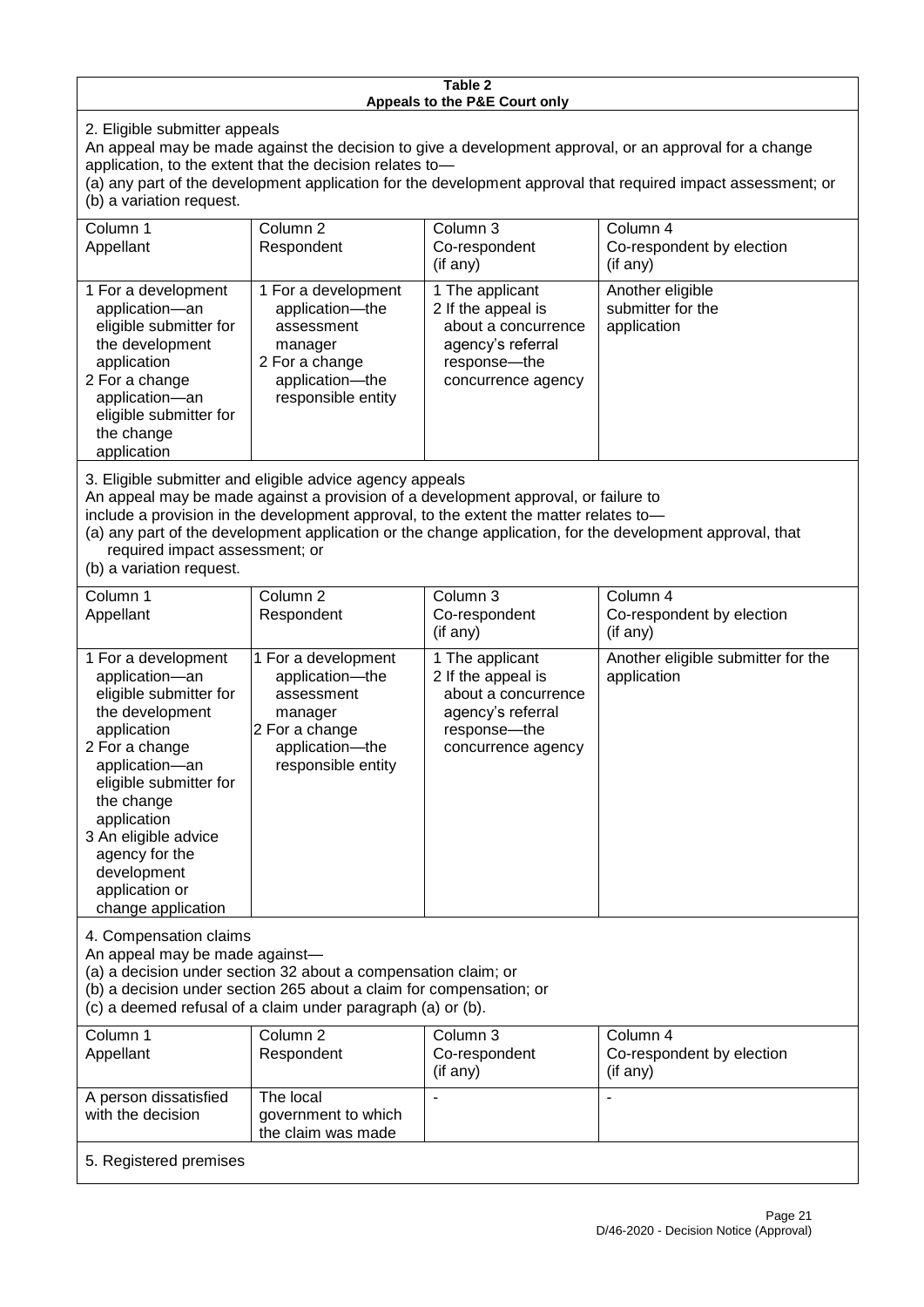| Table 2                                                                                                                                                                                                                                                                                                              |                                   |                                                  |                                                                                                                                                                             |  |  |  |
|----------------------------------------------------------------------------------------------------------------------------------------------------------------------------------------------------------------------------------------------------------------------------------------------------------------------|-----------------------------------|--------------------------------------------------|-----------------------------------------------------------------------------------------------------------------------------------------------------------------------------|--|--|--|
| Appeals to the P&E Court only<br>An appeal may be made against a decision of the Minister under chapter 7, part 4.                                                                                                                                                                                                   |                                   |                                                  |                                                                                                                                                                             |  |  |  |
| Column 1<br>Appellant                                                                                                                                                                                                                                                                                                | Column <sub>2</sub><br>Respondent | Column 3<br>Co-respondent<br>(if any)            | Column 4<br>Co-respondent by election<br>(if any)                                                                                                                           |  |  |  |
| 1 A person given a<br>decision notice about<br>the decision<br>2 If the decision is to<br>register premises or<br>renew the<br>registration of<br>premises-an owner<br>or occupier of<br>premises in the<br>affected area for the<br>registered premises<br>who is dissatisfied<br>with the decision                 | The Minister                      | $\overline{\phantom{a}}$                         | If an owner or occupier starts the<br>appeal – the owner of the<br>registered premises                                                                                      |  |  |  |
| 6. Local laws<br>An appeal may be made against a decision of a local government, or conditions applied,<br>under a local law about-<br>(a) the use of premises, other than a use that is the natural and ordinary consequence of prohibited<br>development; or<br>(b) the erection of a building or other structure. |                                   |                                                  |                                                                                                                                                                             |  |  |  |
| Column 1<br>Appellant                                                                                                                                                                                                                                                                                                | Column <sub>2</sub><br>Respondent | Column 3<br>Co-respondent<br>(if any)            | Column 4<br>Co-respondent by election<br>(if any)                                                                                                                           |  |  |  |
| A person who-<br>(a) applied for the<br>decision; and<br>(b) is dissatisfied with<br>the decision or<br>conditions.                                                                                                                                                                                                  | The local government              | $\blacksquare$                                   |                                                                                                                                                                             |  |  |  |
| Table 3<br>Appeals to the tribunal only                                                                                                                                                                                                                                                                              |                                   |                                                  |                                                                                                                                                                             |  |  |  |
| 1. Building advisory agency appeals<br>An appeal may be made against giving a development approval for building work to the extent the building<br>work required code assessment against the building assessment provisions.                                                                                         |                                   |                                                  |                                                                                                                                                                             |  |  |  |
| Column 1<br>Appellant                                                                                                                                                                                                                                                                                                | Column <sub>2</sub><br>Respondent | Column <sub>3</sub><br>Co-respondent<br>(if any) | Column 4<br>Co-respondent by election<br>(if any)                                                                                                                           |  |  |  |
| A building advisory<br>agency for the<br>development application<br>related to the approval                                                                                                                                                                                                                          | The assessment<br>manager         | The applicant                                    | 1 A concurrence agency for the<br>development application<br>related to the approval<br>2 A private certifier for the<br>development application<br>related to the approval |  |  |  |
| 3. Certain decisions under the Building Act and the Plumbing and Drainage Act<br>An appeal may be made against a decision under-<br>(a) the Building Act, other than a decision made by the Queensland Building and Construction Commission; or<br>(b) the Plumbing and Drainage Act, part 4 or 5.                   |                                   |                                                  |                                                                                                                                                                             |  |  |  |
| Column 1<br>Appellant                                                                                                                                                                                                                                                                                                | Column <sub>2</sub><br>Respondent | Column 3<br>Co-respondent<br>(if any)            | Column 4<br>Co-respondent by election<br>(if any)                                                                                                                           |  |  |  |